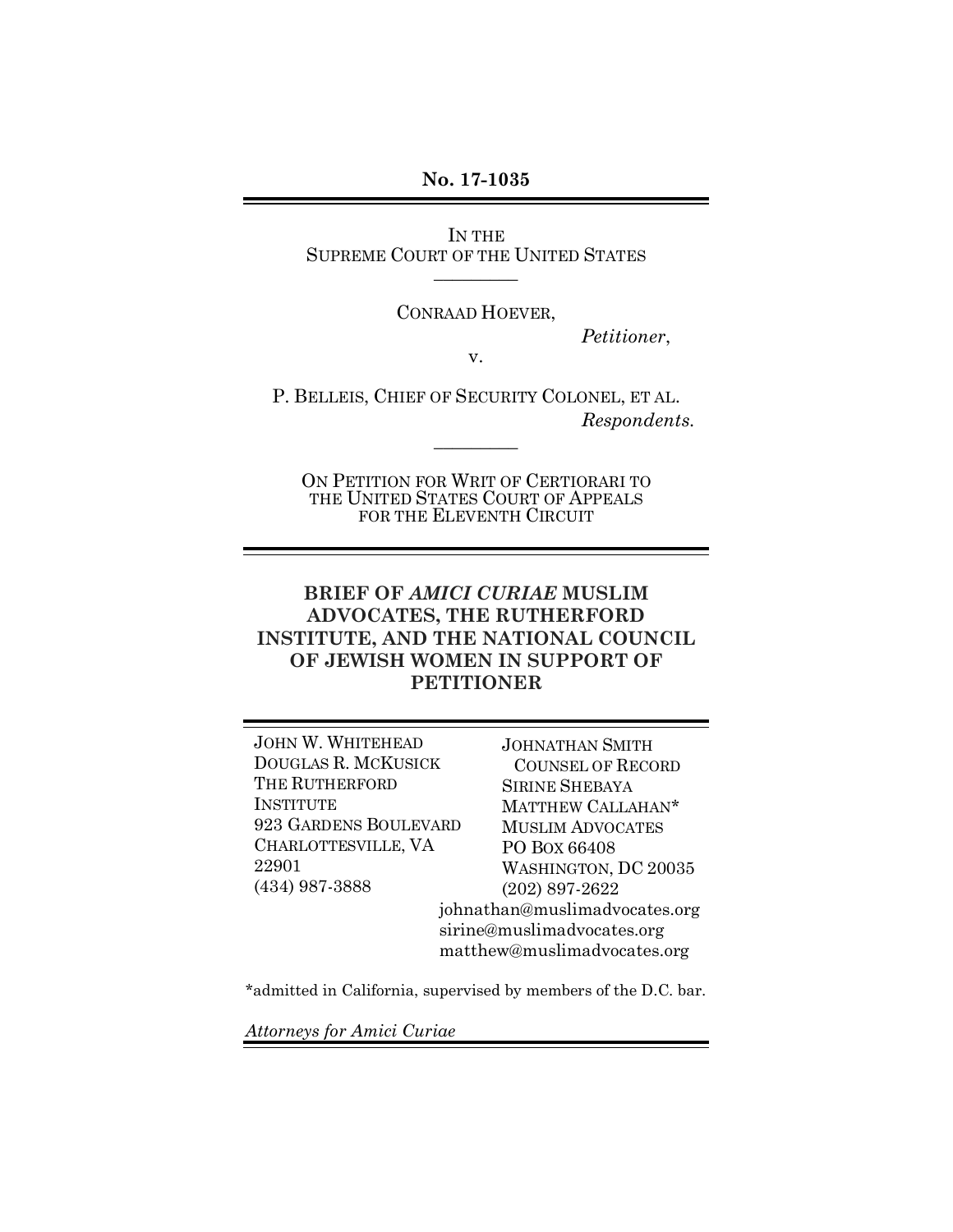#### **QUESTIONS PRESENTED**

1. For many faiths, certain observances are important but not mandatory. In a free exercise case, a plaintiff must establish that the government imposed a burden on a religious practice. The court of appeals furthered confusion in the lower courts by holding that only interference with a practice mandated by an incarcerated person's faith can burden the incarcerated person's right to the free exercise of religion.

The first question presented is:

Does the First Amendment extend to an incarcerated person's non-mandatory religious exercise?

2. Section 42 U.S.C. 1997e(e), a provision of the Prison Litigation Reform Act, states that an incarcerated person may not bring a claim "for mental or emotional injury" unless the incarcerated person makes "a prior showing of physical injury or the commission of a sexual act." In six circuits, this provision permits incarcerated persons to recover compensatory damages for First Amendment violations unaccompanied by a physical injury or sexual act. In five other circuits, the opposite is true: compensatory damages are prohibited.

The second question presented is:

Does 42 U.S.C. § 1997e(e) permit an incarcerated person to recover compensatory damages against prison officials who violate the First Amendment?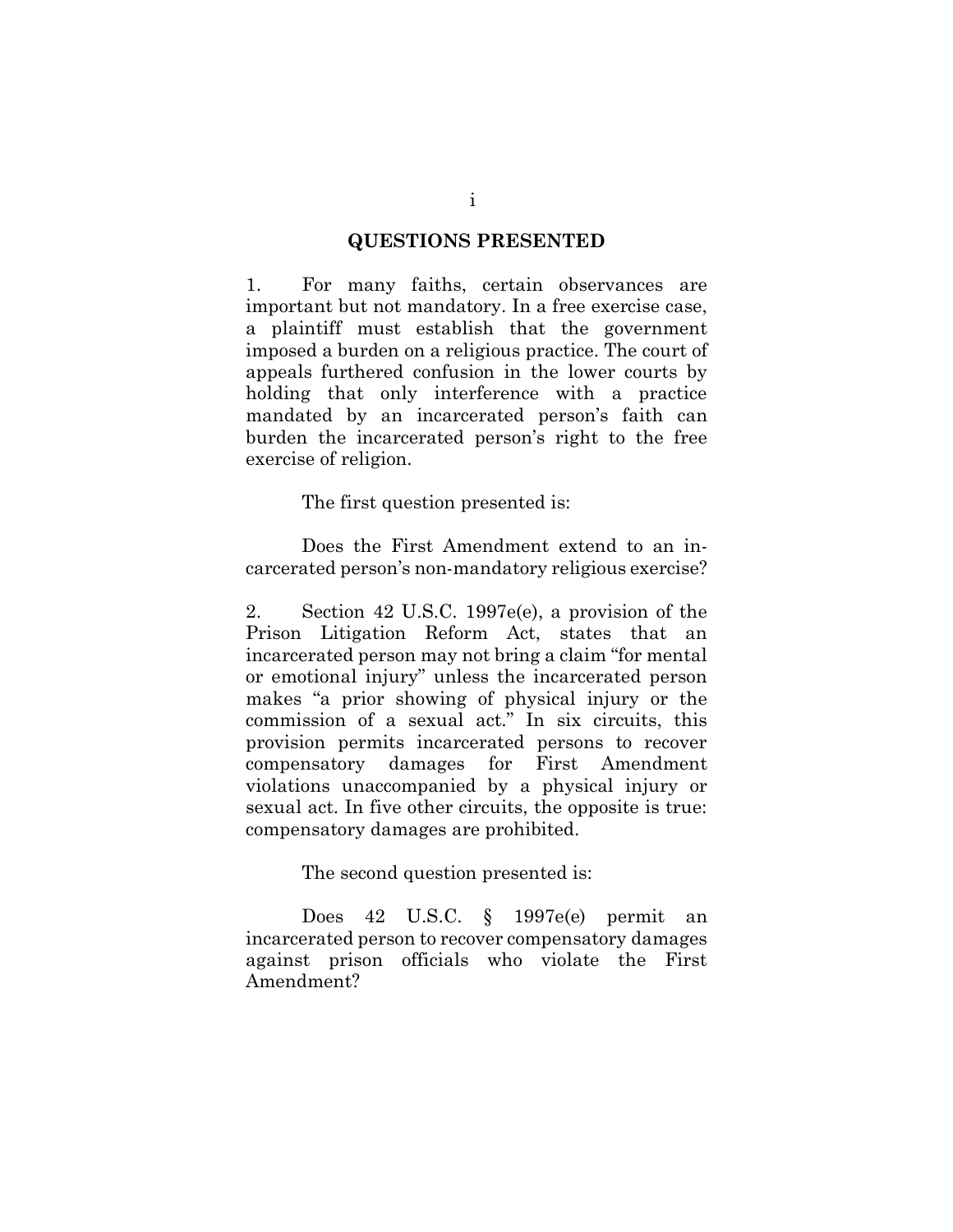# **TABLE OF CONTENTS**

|     | <b>INTRODUCTION AND</b>                                                                                                                                                                                                                                                                                |  |  |  |
|-----|--------------------------------------------------------------------------------------------------------------------------------------------------------------------------------------------------------------------------------------------------------------------------------------------------------|--|--|--|
|     |                                                                                                                                                                                                                                                                                                        |  |  |  |
| I.  | Restricting non-mandatory religious practices<br>burdens the right to free exercise of religion 5                                                                                                                                                                                                      |  |  |  |
|     | A. Limiting the Free Exercise Clause's<br>protections to "mandatory" practices<br>conflicts with this Court's precedent and<br>impermissibly requires state actors to make<br>B. Limiting the protections of the Free<br>Exercise Clause to "mandatory" practices<br>excludes many important religious |  |  |  |
|     |                                                                                                                                                                                                                                                                                                        |  |  |  |
| II. | Deprivations of religious liberty do not require<br>a showing of physical harm under the Prison                                                                                                                                                                                                        |  |  |  |
|     | A. The PLRA's plain meaning and legislative<br>history demonstrate that it was not<br>intended to deprive inmates of<br>compensatory damages for violations of                                                                                                                                         |  |  |  |
|     | B. The availability of a compensatory damages<br>remedy serves as an important deterrent<br>against violations of religious liberty in                                                                                                                                                                 |  |  |  |
|     |                                                                                                                                                                                                                                                                                                        |  |  |  |

ii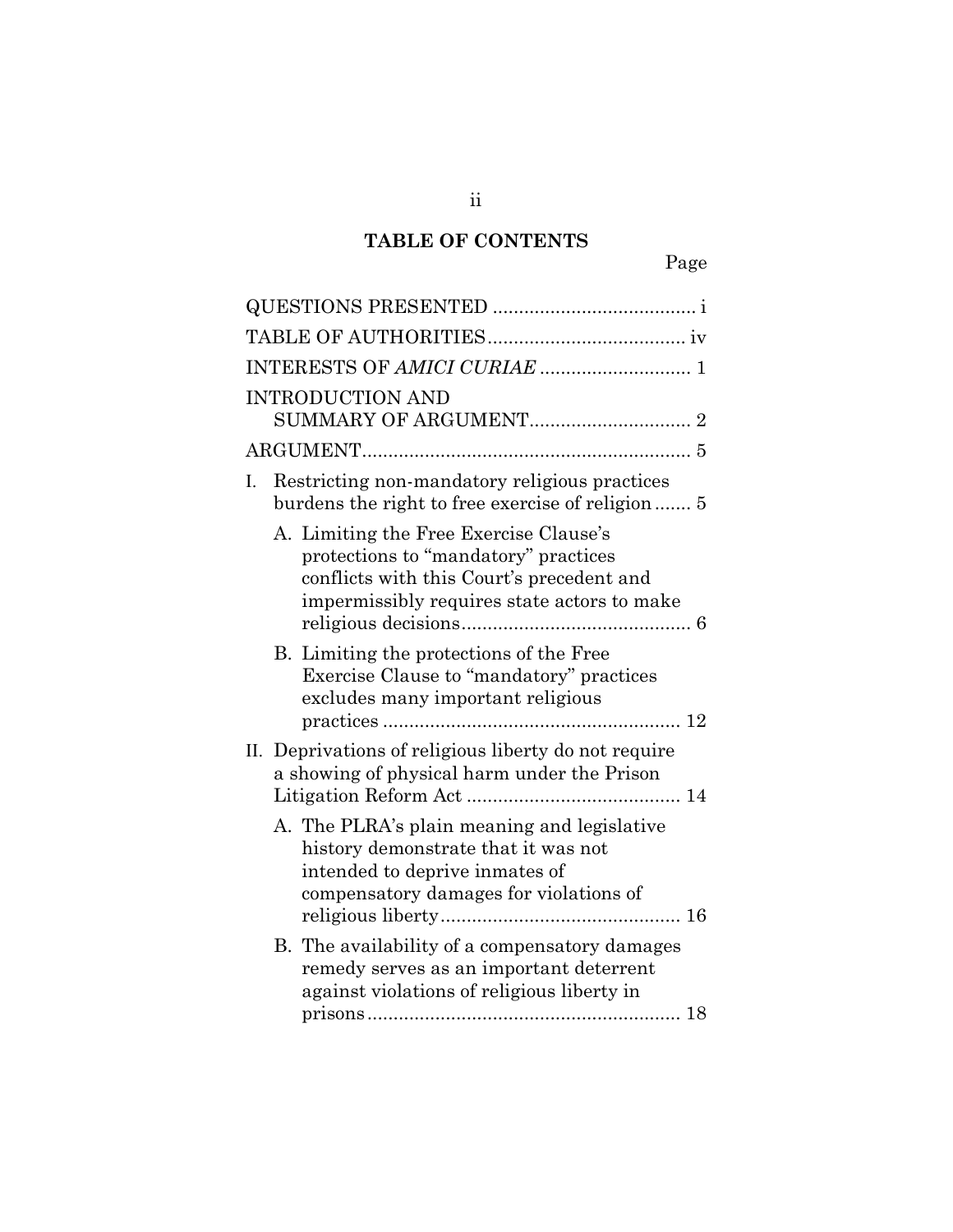# **TABLE OF CONTENTS--Continued** Page

| C. There is no adequate alternative to |
|----------------------------------------|
| compensatory damages for violations of |
|                                        |
|                                        |

iii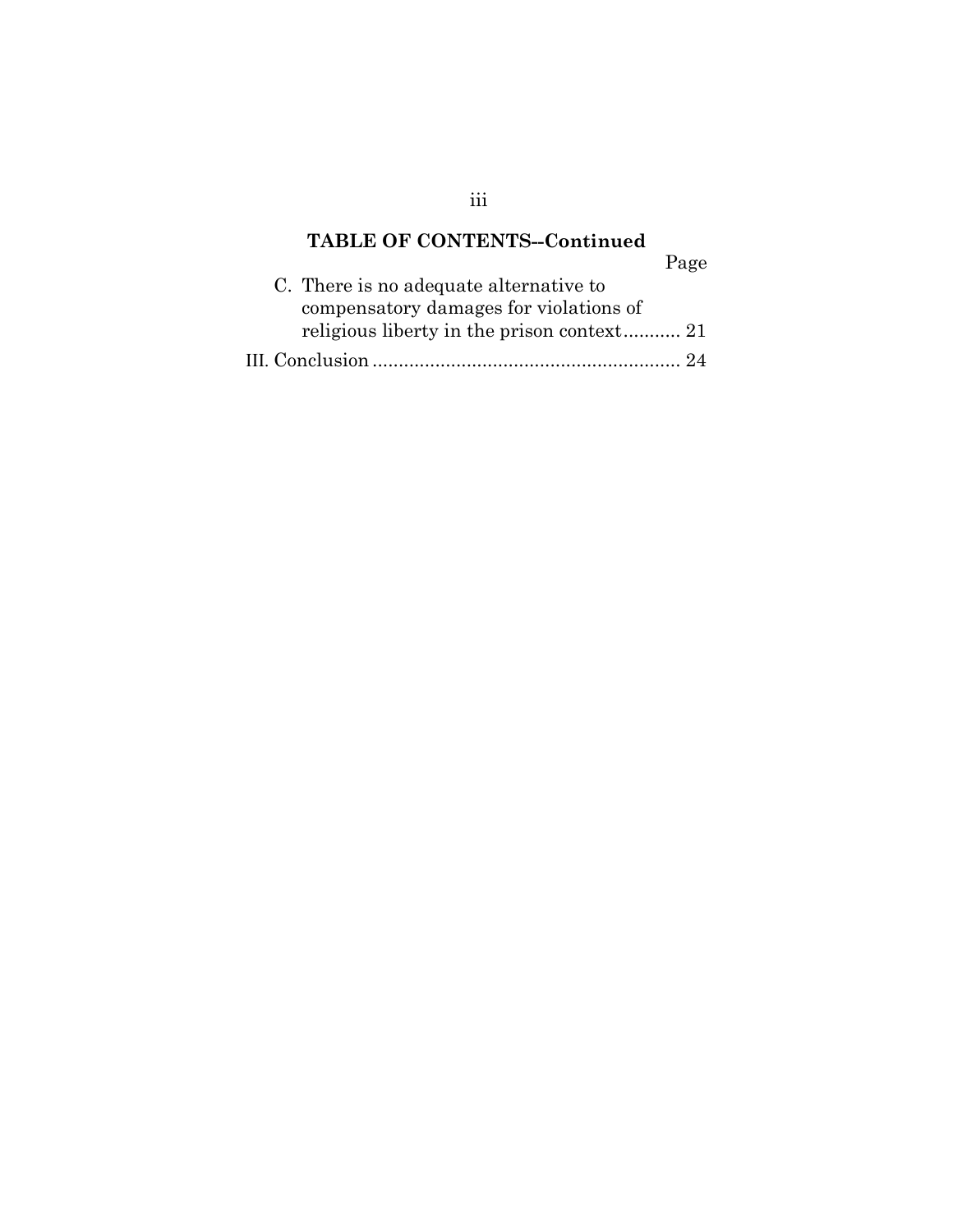# **TABLE OF AUTHORITIES**

Page

# **CASES:**

| Al-Amin v. Smith,                                     |
|-------------------------------------------------------|
| Aref v. Lynch,                                        |
| Ashby v. White,                                       |
| Burwell v. Hobby Lobby Stores, Inc.,                  |
| Butts v. Martin,                                      |
| Butz v. Economou,                                     |
| Chesser v. Walton,<br>No. 12-cv-1198, 2016 WL 6471435 |
| City of Riverside v. Rivera,                          |
| Cruz v. Beto,                                         |
| Davis v. District of Columbia,                        |

iv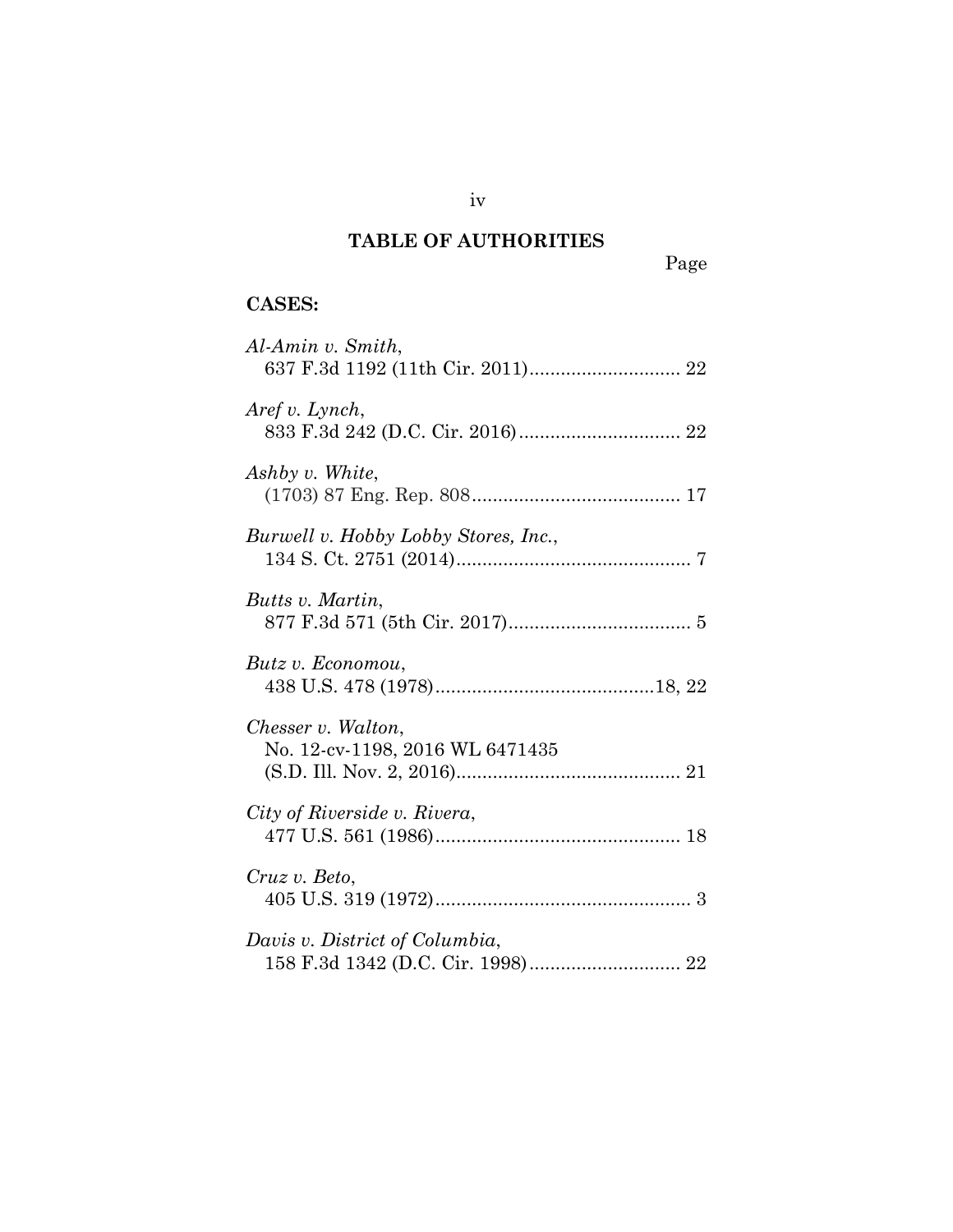| Elrod v. Burns,                                                |
|----------------------------------------------------------------|
| Ford v. McGinnis,                                              |
| Frazee v. Ill. Dep't of Emp't Sec.,                            |
| Grayson v. Schuler,                                            |
| Hamdi v. Rumsfeld,                                             |
| Harlow v. Fitzgerald,                                          |
| Harris v. Garner,<br>216 F.3d 970 (11th Cir. 2000) 15          |
| Hernandez v. Comm'r,                                           |
| Hobby Lobby Stores, Inc. v. Sebelius,                          |
| Hobson v. Wilson,                                              |
| Hoever v. Belleis,<br>703 F. App'x 908 (11th Cir. 2017)  4, 15 |

v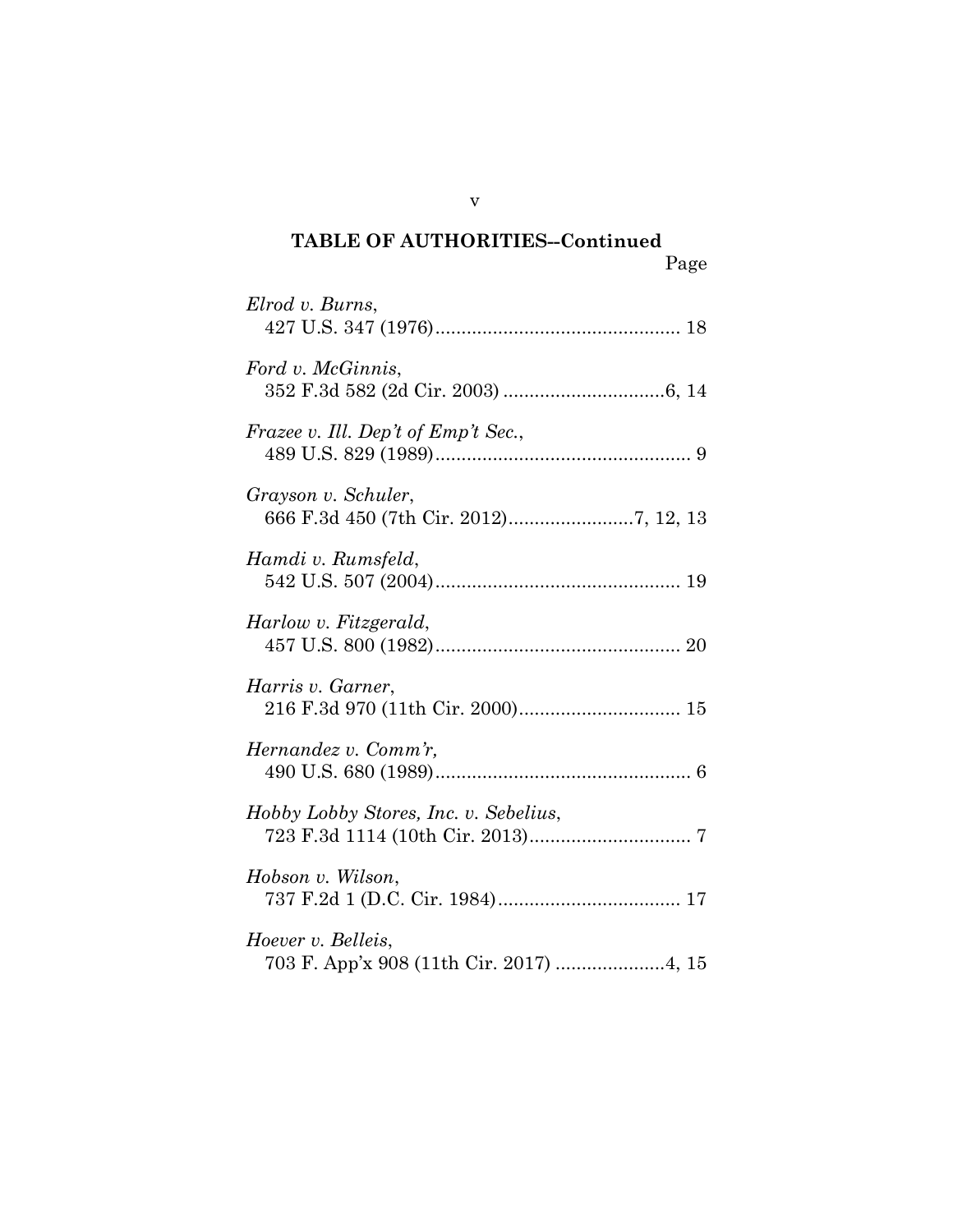Page

| Hutchins v. McDaniels,                                       |
|--------------------------------------------------------------|
| Johnson v. Killian,<br>No. 07-cv-6641, 2009 WL 1066248       |
| Levitan v. Ashcroft,<br>281 F.3d 1313 (D.C. Cir. 2002)12, 14 |
| McCreary County v. ACLU of Ky.,                              |
| Meachum v. Fano,                                             |
| Midrash Sephardi, Inc. v. Town<br>of Surfside,               |
| Monroe v. Gerbin,<br>No. 16-cv-02818                         |
| Muhammad v. Sapp,                                            |
| O'Lone v. Estate of Shabazz,                                 |
| Owen v. City of Independence,                                |

vi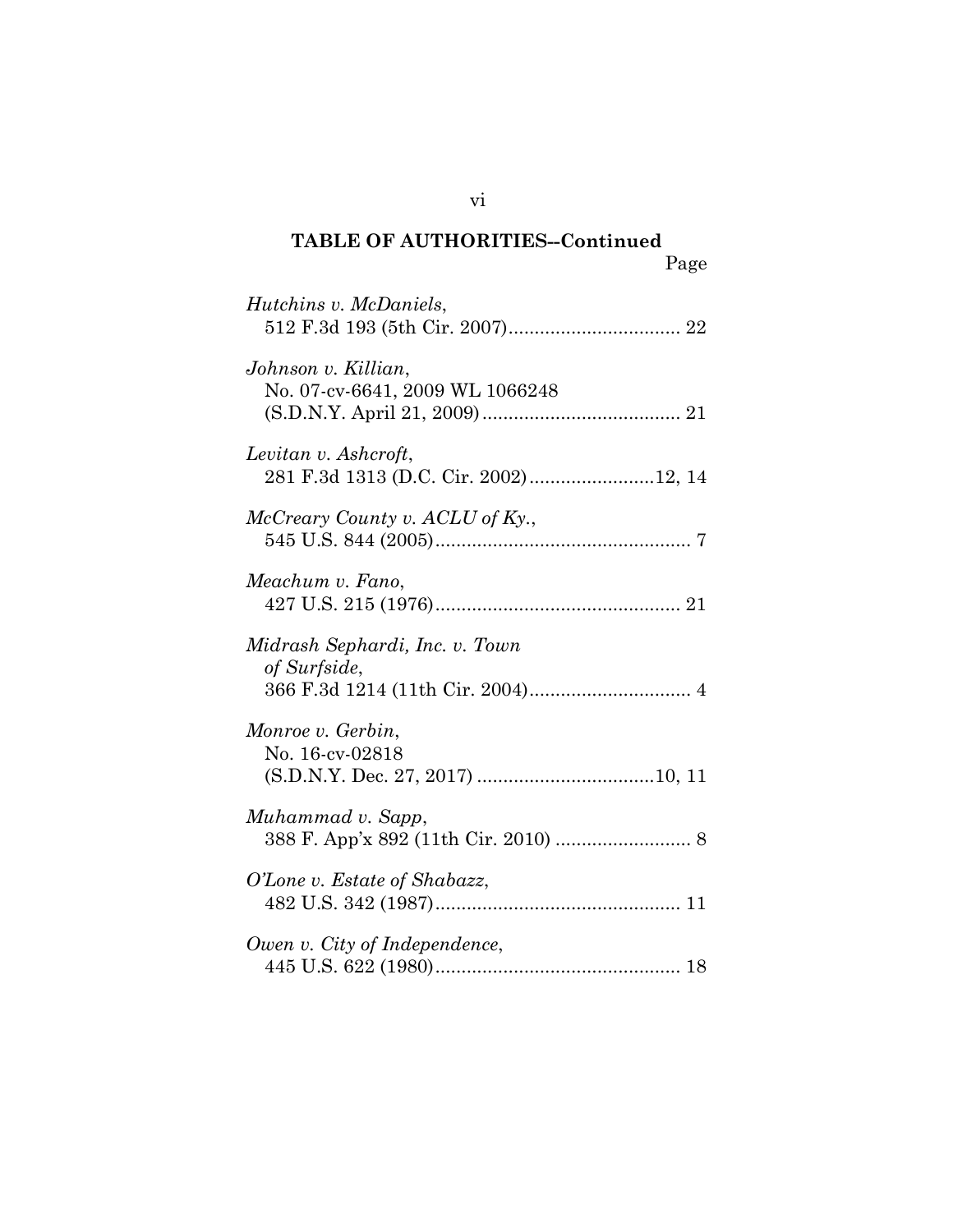| Pearson v. Callahan,                                                                     |
|------------------------------------------------------------------------------------------|
| Presbyterian Church in U.S. v. Mary<br>Elizabeth Blue Hull Mem'l<br>Presbyterian Church, |
| Richardson v. McKnight,                                                                  |
| Scheuer v. Rhodes,                                                                       |
| Smith v. Riley,<br>No. 10-cv-2583, 2013 WL 1176076,                                      |
| Smith v. Wade,                                                                           |
| Tenafly Eruv Ass'n, Inc. v. Borough<br>of Tenafly,                                       |
| Thomas v. Review Bd. of Ind. Emp't<br>Sec. Div.,                                         |
| Thompson v. Carter,                                                                      |
| TRW Inc. v. Andrews,                                                                     |

vii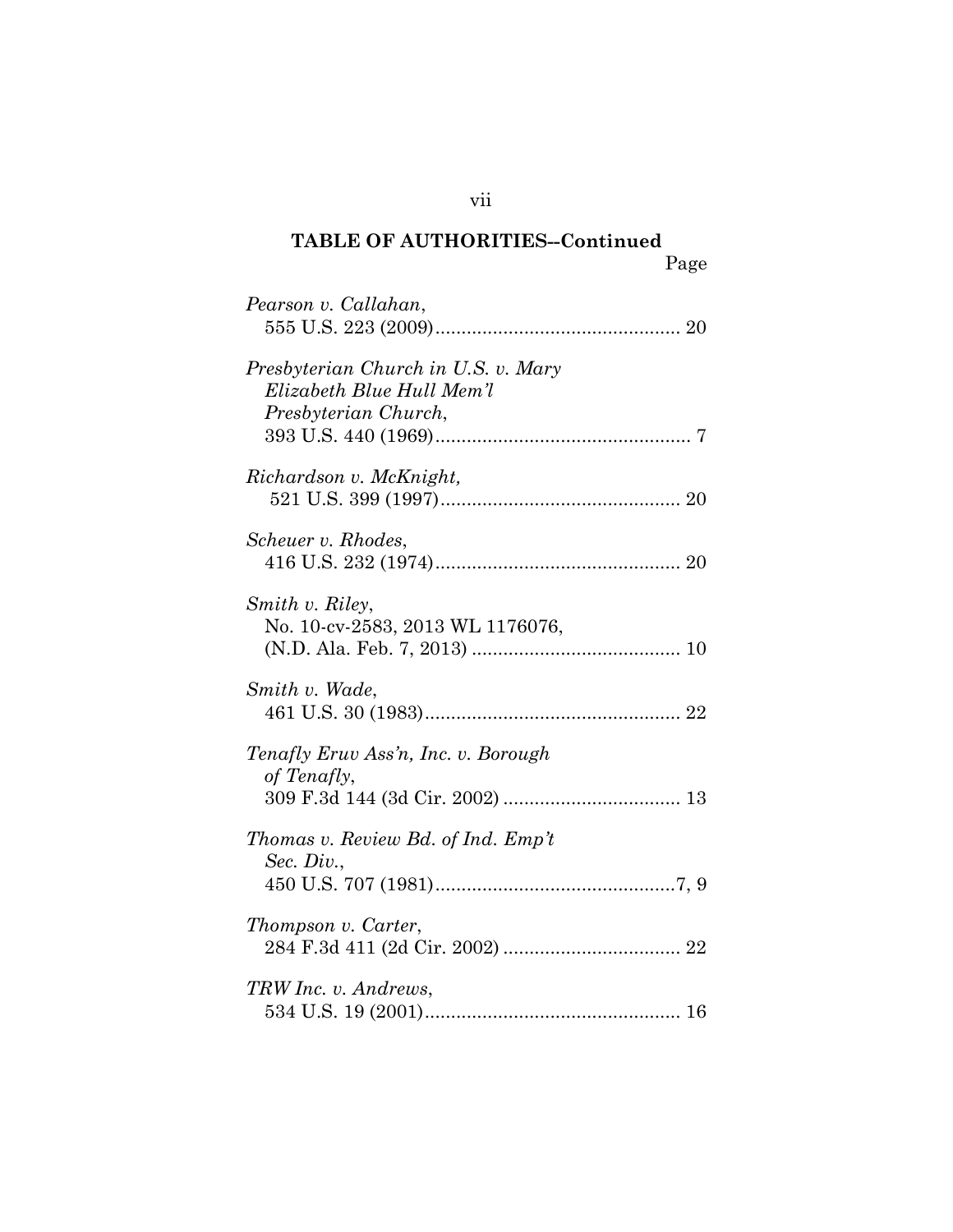| Turner v. Safley,                     |
|---------------------------------------|
| United States v. Moon,                |
| Williams v. Wilkinson,                |
| Zelman v. Simmons-Harris,             |
| Ziglar v. Abbasi,                     |
| <b>STATUTES:</b>                      |
|                                       |
|                                       |
| Prison Litigation Reform Act of 1995, |

# **OTHER AUTHORITIES:**

| Akhil Reed Amar, <i>The Bill of Rights as a</i> |  |
|-------------------------------------------------|--|
| <i>Constitution</i> , 100 Yale L.J. 1131, 1159  |  |
|                                                 |  |
|                                                 |  |

Kitty Calavita & Valerie Jenness, *Appealing to Justice: Prisoner Grievances, Rights, and Carceral Logic* (2015)........................ 23

viii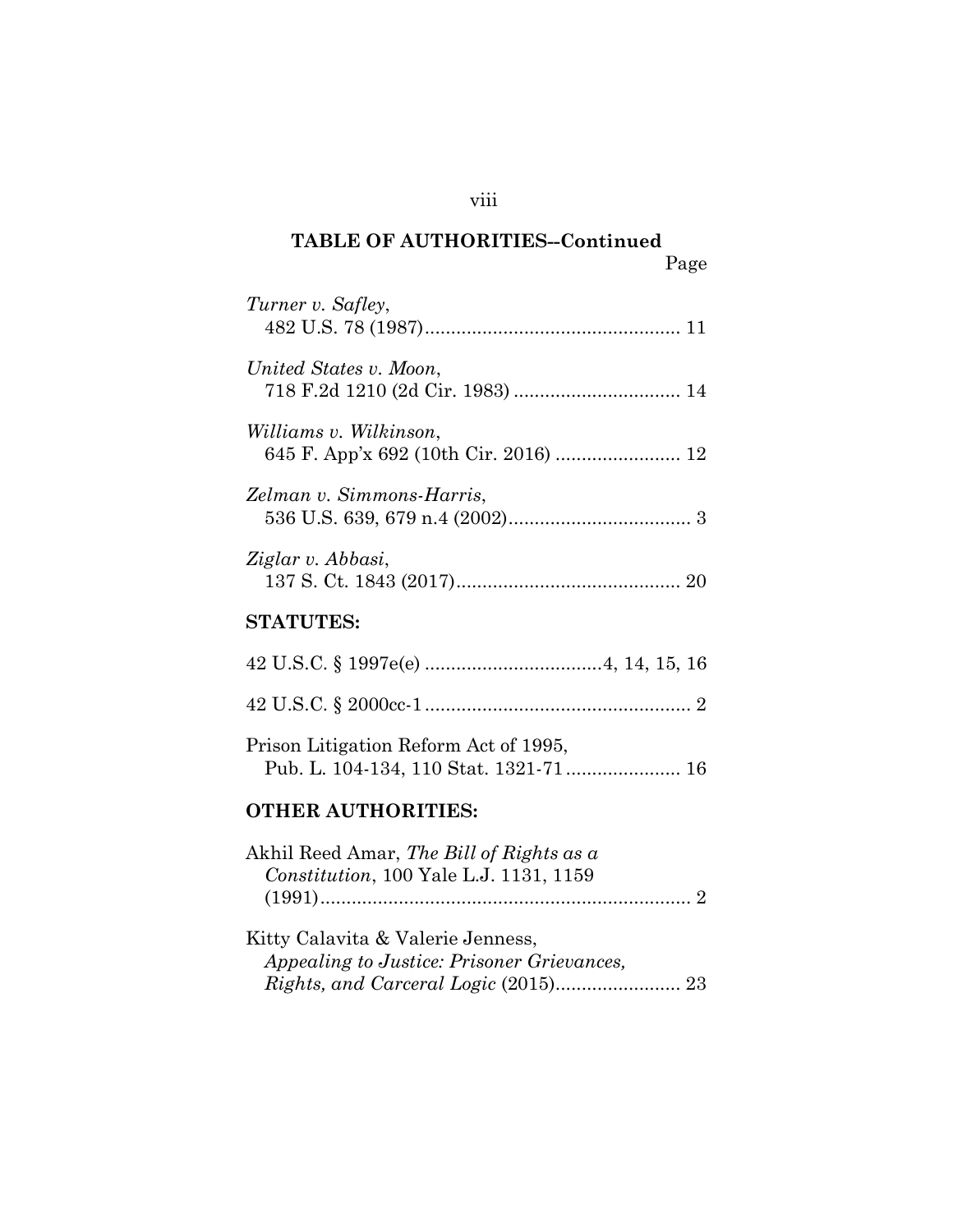| Mona Chalabi, "Are Prisoners Less Likely<br>to Be Atheists?", FiveThirtyEight                                                                       |    |
|-----------------------------------------------------------------------------------------------------------------------------------------------------|----|
|                                                                                                                                                     |    |
| Erwin Chemerinsky, The Constitution in<br><i>Authoritarian Institutions</i> , 32 Suffolk                                                            |    |
|                                                                                                                                                     |    |
| John J. Gibbons & Nicholas De B.<br>Katzenbach, Confronting Confinement:<br>A Report of the Commission on Safety<br>and Abuse in America's Prisons, |    |
|                                                                                                                                                     |    |
| John C. Jeffries, Jr., In Praise of the<br>Eleventh Amendment and Section 1983,                                                                     |    |
|                                                                                                                                                     |    |
| The Federalist No. 51 (James Madison) 18                                                                                                            |    |
| 1 Arthur G. Sedgwick & Joseph H. Beale, Jr.,<br>A Treatise on the Measure of Damages                                                                | 17 |
|                                                                                                                                                     |    |

ix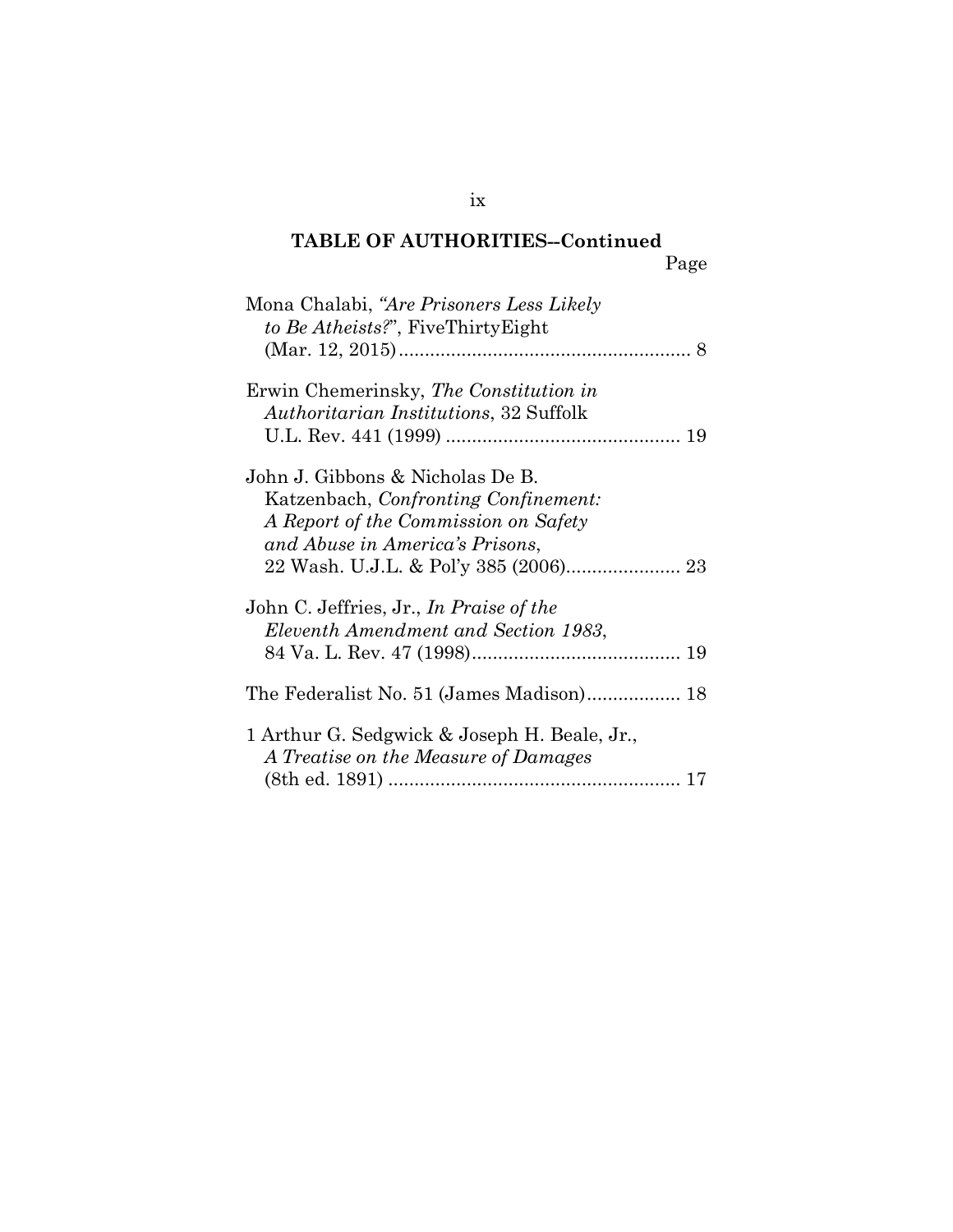## **BRIEF OF** *AMICI CURIAE* **MUSLIM ADVOCATES, THE RUTHERFORD INSTITUTE, AND THE NATIONAL COUNCIL OF JEWISH WOMEN IN SUPPORT OF PETITION FOR CERTIORARI**

*Amici Curiae* Muslim Advocates, The Rutherford Institute, and The National Council of Jewish Women respectfully submit this *amici curiae*  brief in support of Petitioners.1

#### -♦-

#### **INTERESTS OF** *AMICI CURIAE*

*Amicus curiae* **Muslim Advocates**, a national legal advocacy and educational organization formed in 2005, works on the frontlines of civil rights to guarantee freedom and justice for Americans of all faiths. The issues at stake in this case directly relate to Muslim Advocates' work fighting religious discrimination against vulnerable communities.

*Amicus curiae* **The Rutherford Institute** is an international nonprofit civil liberties organization headquartered in Charlottesville, Virginia. Founded in 1982 by its President, John W. Whitehead, the Institute specializes in providing pro bono legal representation to individuals whose civil liberties are threatened and in educating the public about

 $\overline{a}$ 

1

<sup>1</sup> Pursuant to Supreme Court Rule 37.2(a), amici sent timely notice to all parties, and all parties have consented to the filing of this brief. Pursuant to Supreme Court Rule 37.6, *amici curiae*  affirm that no counsel for a party authored this brief in whole or in part, and no person other than *amici curiae*, its members, and its counsel made a monetary contribution intended to fund the preparation or submission of this brief.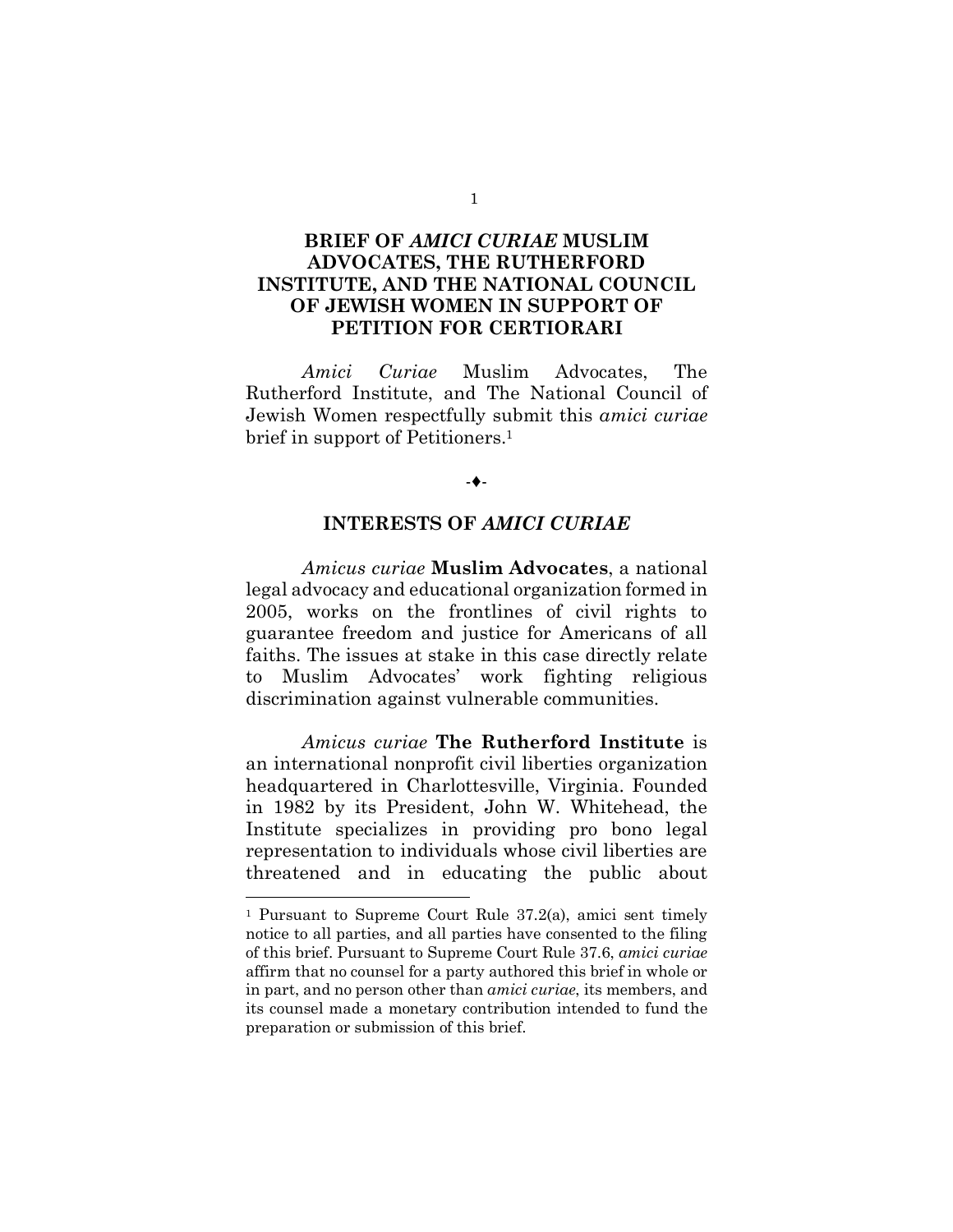constitutional and human rights issues, including freedom of religion. To that end, the Institute actively participates in cases addressing the First Amendment's religion clauses. The Institute served as amicus curiae in prior religious freedom cases before this Court, including *Burwell v. Hobby Lobby Stores, Inc.*, 134 S. Ct. 2751 (2014), *Hosanna-Tabor Evangelical Lutheran Church & School v. EEOC*, 565 U.S. 171 (2012), *Sossamon v. Texas*, 563 U.S. 277 (2011); *Cutter v. Wilkinson*, 544 U.S. 709 (2005); and *Hobbie v. Unemployment Appeals Commission of Florida*, 480 U.S. 136 (1987).

*Amicus curiae* **The National Council of Jewish Women** (NCJW) is a grassroots organization of 90,000 volunteers and advocates who turn progressive ideals into action. Inspired by Jewish values, NCJW strives for social justice by improving the quality of life for women, children, and families and by safeguarding individual rights and freedoms. NCJW's Principles state that: "Religious liberty and the separation of religion and state are constitutional principles that must be protected and preserved in order to maintain democratic society." Consistent with its Principles and Resolutions, NCJW joins this brief.

#### -♦-

## **INTRODUCTION AND SUMMARY OF ARGUMENT**

The free exercise of religion is among the most important liberties protected by the Constitution. As members of this Court have noted, "[t]he free exercise clause . . . . was specially concerned with the plight of minority religions." *Zelman v. Simmons-Harris*, 536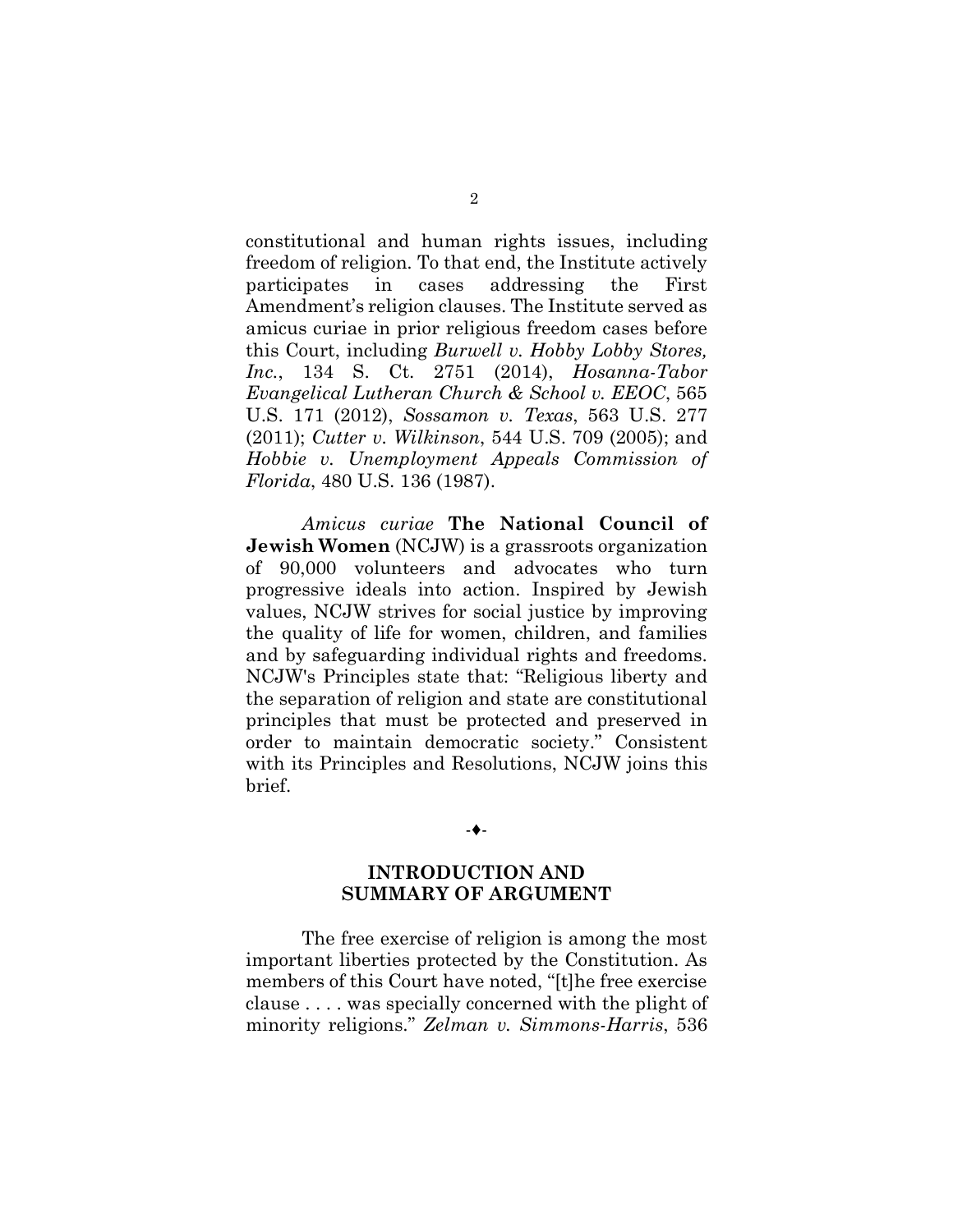U.S. 639, 679 n.4 (2002) (Thomas, J., concurring) (quoting Akhil Reed Amar, *The Bill of Rights as a Constitution*, 100 Yale L.J. 1131, 1159 (1991)). Accordingly, when the protections of the Free Exercise Clause are weakened, it is often minority religions that suffer most.

The erosion of these religious liberties is especially likely to begin in prisons. Incarcerated persons must forego many liberties upon becoming incarcerated; while the law seeks to protect the religious liberty of this population, *see* 42 U.S.C. § 2000cc-1 (protecting the religious exercise of institutionalized persons), they often lack the resources or the political power to enforce and vindicate their rights. Strong constitutional and statutory protections are, all too often, all that keeps an incarcerated person's right to free exercise from being lost. That is why, as this Court has held, "reasonable opportunities must be afforded to all prisoners to exercise the religious freedom guaranteed by the First and Fourteenth Amendment without fear of penalty." *Cruz v. Beto*, 405 U.S. 319, 322 n.2 (1972).

Petitioner, who is Christian, was denied such a "reasonable opportunity" to practice his religion. Prison officials refused Petitioner's request for an English-language Christian Bible during his time in solitary confinement—providing him instead with only a Spanish-language Bible he could not read. The courts below compounded the error by dismissing Petitioner's suit for damages over this deprivation.

This case merits review by this Court because the Eleventh Circuit's opinion fails to protect the Petitioner's religious freedom in two ways.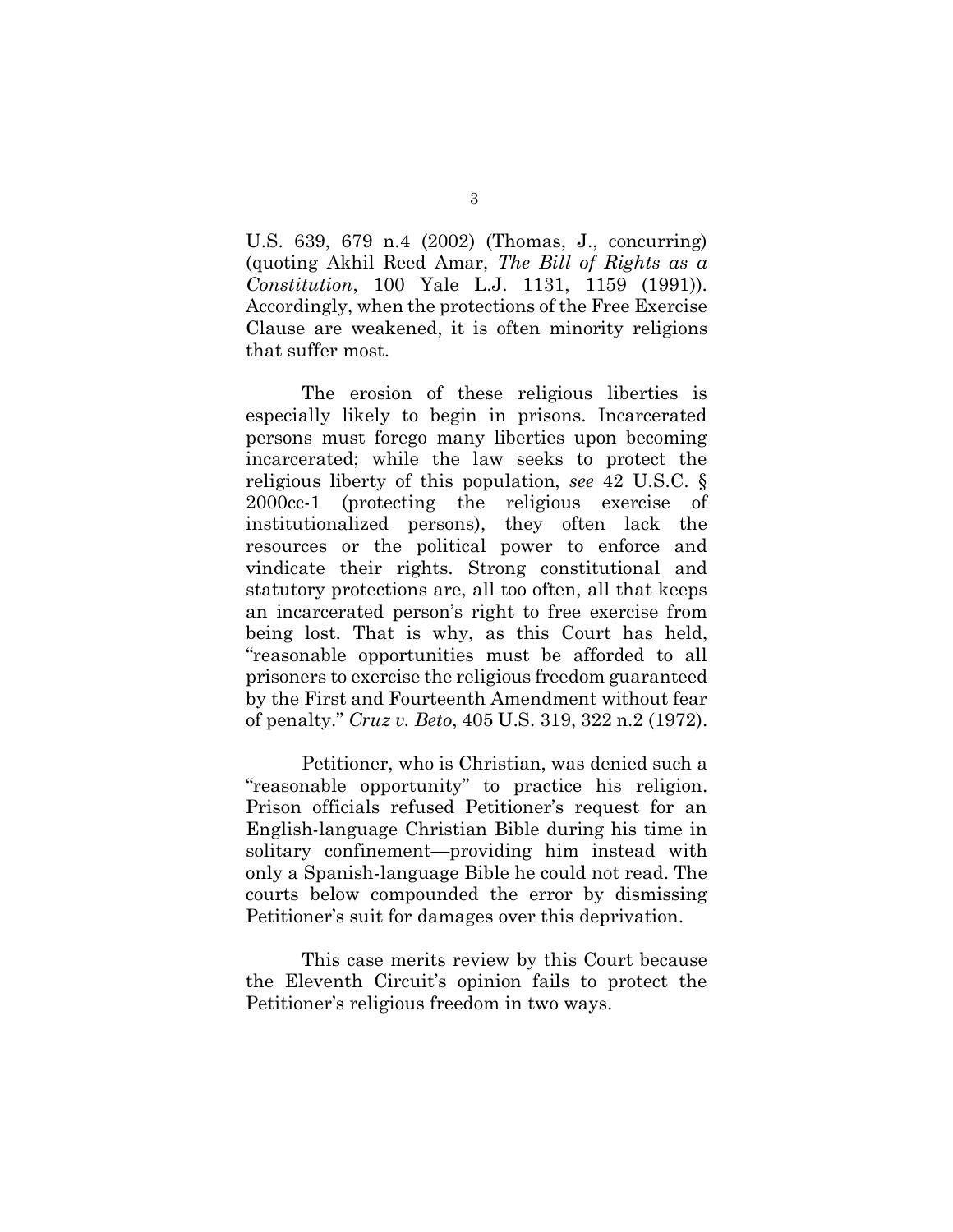First, the Eleventh Circuit held that there is no burden on a plaintiff's right of free exercise unless "the conduct complained of 'completely prevents the individual from engaging in religiously mandated activity or requires participation in an activity prohibited by religion.'" *Hoever v. Belleis*, 703 F. App'x 908, 912 (11th Cir. 2017) (quoting *Midrash Sephardi, Inc. v. Town of Surfside*, 366 F.3d 1214, 1227 (11th Cir. 2004)) (internal punctuation omitted). Because Petitioner's access to the Bible was "beneficial, but not mandatory" for his exercise of Christianity, the court held that his religious practice was not burdened for purposes of the Free Exercise Clause. *Id.* at 913. Such a requirement conflicts with this Court's precedents and the holdings of other circuits. This holding not only improperly asks state officials to determine what religious practices are mandatory and nonmandatory, it fails to protect many fundamental religious practices that are crucial to religious adherents in many traditions.

Second, the lower court's ruling applies the Prison Litigation Reform Act ("PLRA") to bar Petitioner and other incarcerated persons deprived of religious liberty from recovering compensatory damages for the violation of their religious freedom unless they can show that they have suffered a physical injury. *Id*. at 912. This results from the Eleventh Circuit's erroneous conclusion that a loss of religious liberty constitutes "mental or emotional injury" for purposes of the PLRA. *Id*. (quoting 42 U.S.C. § 1997e(e)). In doing so, the court reaffirmed its position in a long-standing split among the courts of appeals which has left many of the nation's incarcerated persons without the necessary recourse to deter and compensate their losses of religious liberty.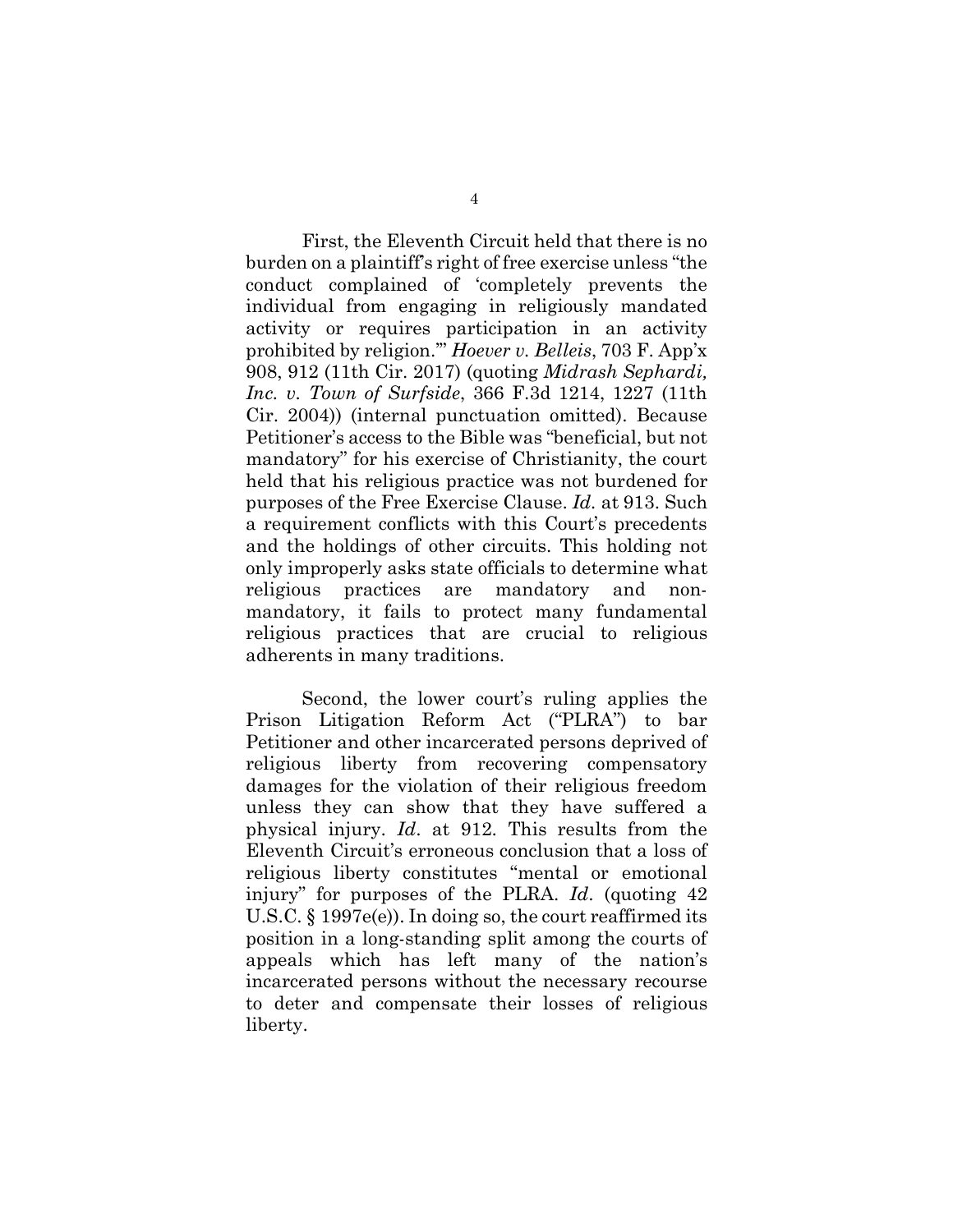Unless this Court steps in to correct this error and resolve the circuit split on both points, the deprivation of constitutional rights will continue, and, for many of the most vulnerable Americans, the promise of the Constitution's protections for religious liberty will remain out of reach. Accordingly, the Court should reverse the Eleventh Circuit's decision.2

#### -♦-

#### **ARGUMENT**

## **I. Restricting non-mandatory religious practices burdens the right to free exercise of religion.**

The Court should grant certiorari in this case to resolve the critical issue of whether the Free Exercise Clause protects a plaintiff's non-mandatory religious exercise.

Because the Eleventh Circuit continues to rely on this impermissible condition, it is important that the Court makes clear that such a requirement is not a part of the test for a burden on religious practice under the Free Exercise Clause.3

 $\overline{a}$ 

<sup>2</sup> *Amici* take no position on the merits of Petitioner's underlying criminal conviction.

<sup>3</sup> Whether a plaintiff pleading a violation of the Free Exercise Clause must show a substantial burden on religious practice, or if some lesser showing is required, is itself a question that has divided the courts of appeal. *See Butts v. Martin*, 877 F.3d 571, 585-86 & n.7 (5th Cir. 2017) (discussing the decisions of the various courts of appeals, noting that the Eighth, Ninth, and Tenth Circuits require that the religious burden in a free exercise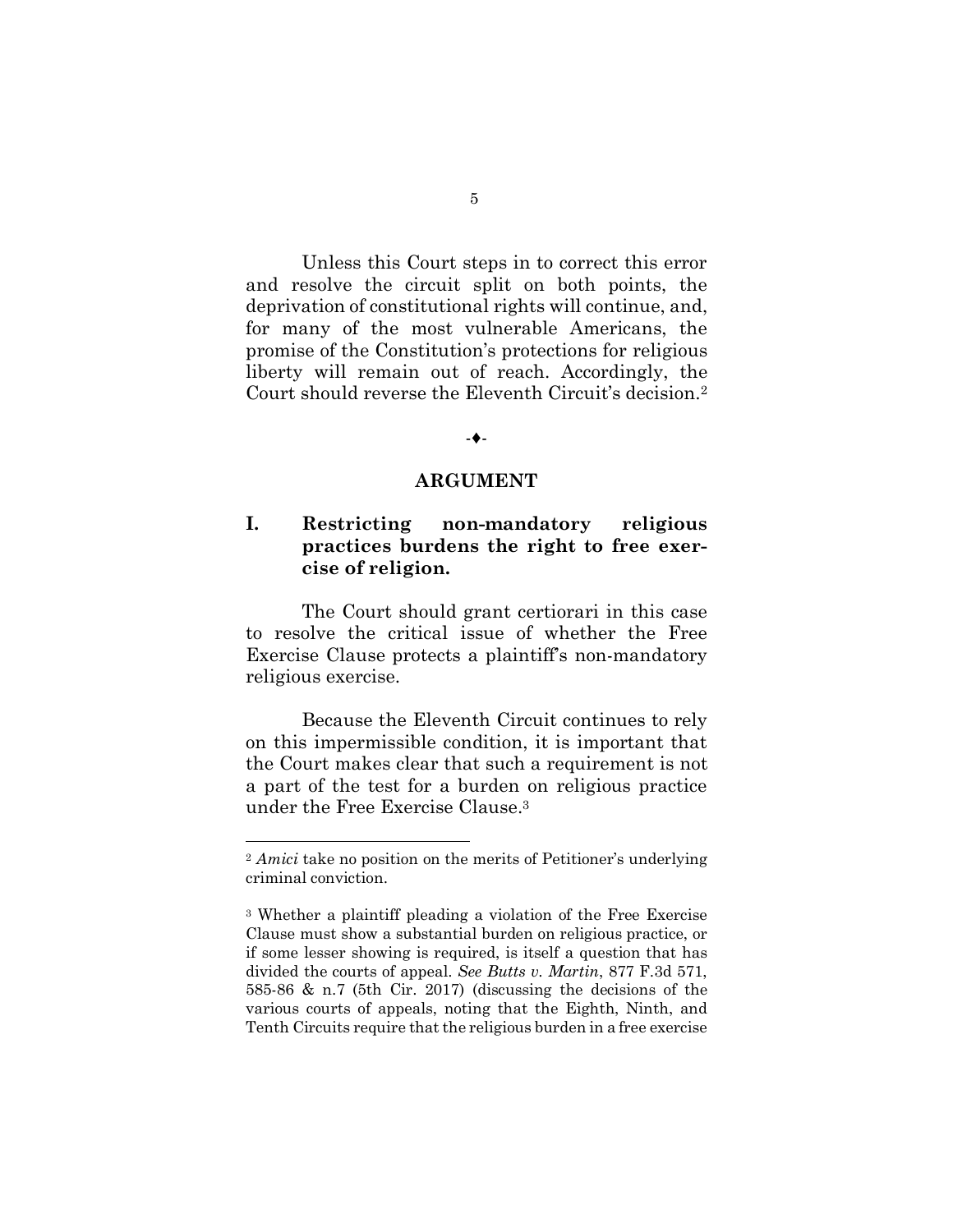## **A. Limiting the Free Exercise Clause's protections to "mandatory" practices conflicts with this Court's precedent and impermissibly requires state actors to make religious decisions.**

A rule that only "mandatory" religious practices qualify for protection under the Free Exercise Clause conflicts with both the explicit holdings and the logic of this Court's First Amendment jurisprudence.

By requiring state actors—prison officials in the first instance, and courts in exercising judicial review over those decisions—to determine what constitutes a "mandatory" religious practice, the Eleventh Circuit's rule necessarily runs afoul of the Establishment Clause. In evaluating a plaintiff's belief, the court's "scrutiny extends *only* to whether a claimant sincerely holds a particular belief and whether the belief is religious in nature." *Ford v. McGinnis*, 352 F.3d 582, 590 (2d Cir. 2003) (Sotomayor, J.) (emphasis added). This Court has been clear that "[i]t is not within the judicial ken to question the centrality of particular beliefs or practices to a faith, or the validity of particular litigants' interpretations of those creeds." *Hernandez v. Comm'r,* 490 U.S. 680, 699 (1989); *see also Thomas v. Review Bd. of Ind. Emp't Sec. Div.*, 450 U.S. 707,

 $\overline{a}$ 

claim be substantial, the Third and Fifth Circuits do not, and the Second Circuit has assumed-without-deciding that a substantial burden is required). While the Court need not decide that issue to resolve Petitioner's case, a grant of certiorari here would provide an opportunity for welcome guidance regarding the standard for stating a free exercise claim.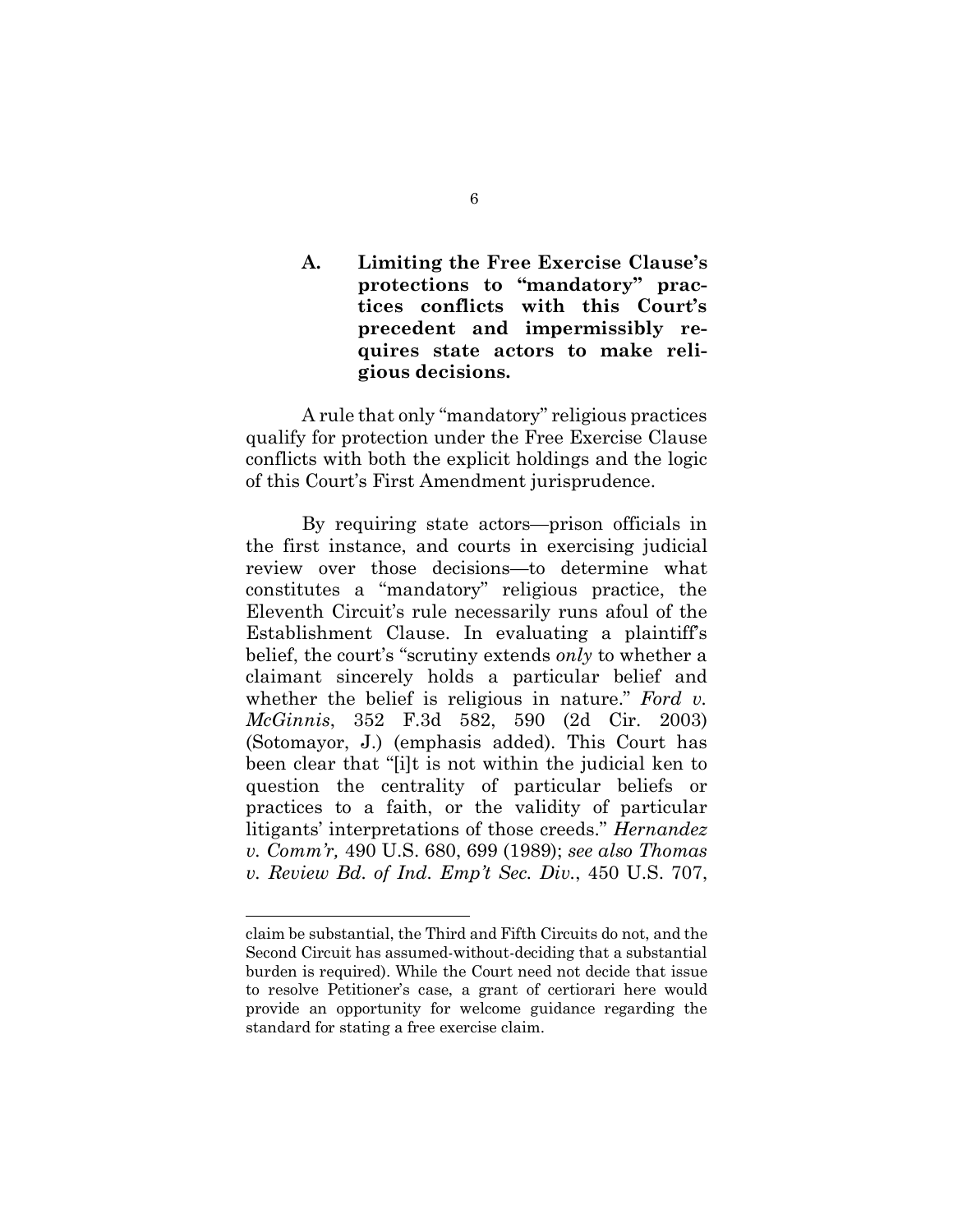716 (1981) ("Courts are not arbiters of scriptural interpretation."); *Hobby Lobby Stores, Inc. v. Sebelius*, 723 F.3d 1114, 1153 (10th Cir. 2013) (en banc) (Gorsuch, J., concurring) (" $[I]t$ ... is not, the place of courts of law to question the correctness or the consistency of tenets of religious faith, only to protect the exercise of faith."), *aff'd sub nom. Burwell v. Hobby Lobby Stores, Inc.*, 134 S. Ct. 2751 (2014). "Plainly, the First Amendment forbids civil courts from" "determin[ing] matters at the very core of a religion—the interpretation of particular church doctrines and the importance of those doctrines to the religion." *Presbyterian Church in U.S. v. Mary Elizabeth Blue Hull Mem'l Presbyterian Church*, 393 U.S. 440, 450 (1969) (unanimous). As Justice O'Connor recognized, the Framers of the Free Exercise Clause knew that "line-drawing between religions is an enterprise that, once begun, has no logical stopping point." *McCreary County v. ACLU of Ky.*, 545 U.S. 844, 884 (2005) (O'Connor, J., concurring).

Adhering to this precedent, six circuit courts have held that a religious practice need not be mandatory in order for its restriction to trigger scrutiny under the Free Exercise Clause. *See* Pet'r's Br. at 9-11 (listing cases from five circuits); *Grayson v. Schuler*, 666 F.3d 450, 454 (7th Cir. 2012) (Posner, J.) ("[O]ptional as distinct from mandatory religious observances aren't excluded" from the protection of the Free Exercise Clause.).

Despite the example of the other courts of appeals, the Eleventh Circuit's error in this case is not an isolated incident. The Eleventh Circuit has also previously relied on the non-mandatory nature of a religious practice to deprive an incarcerated person of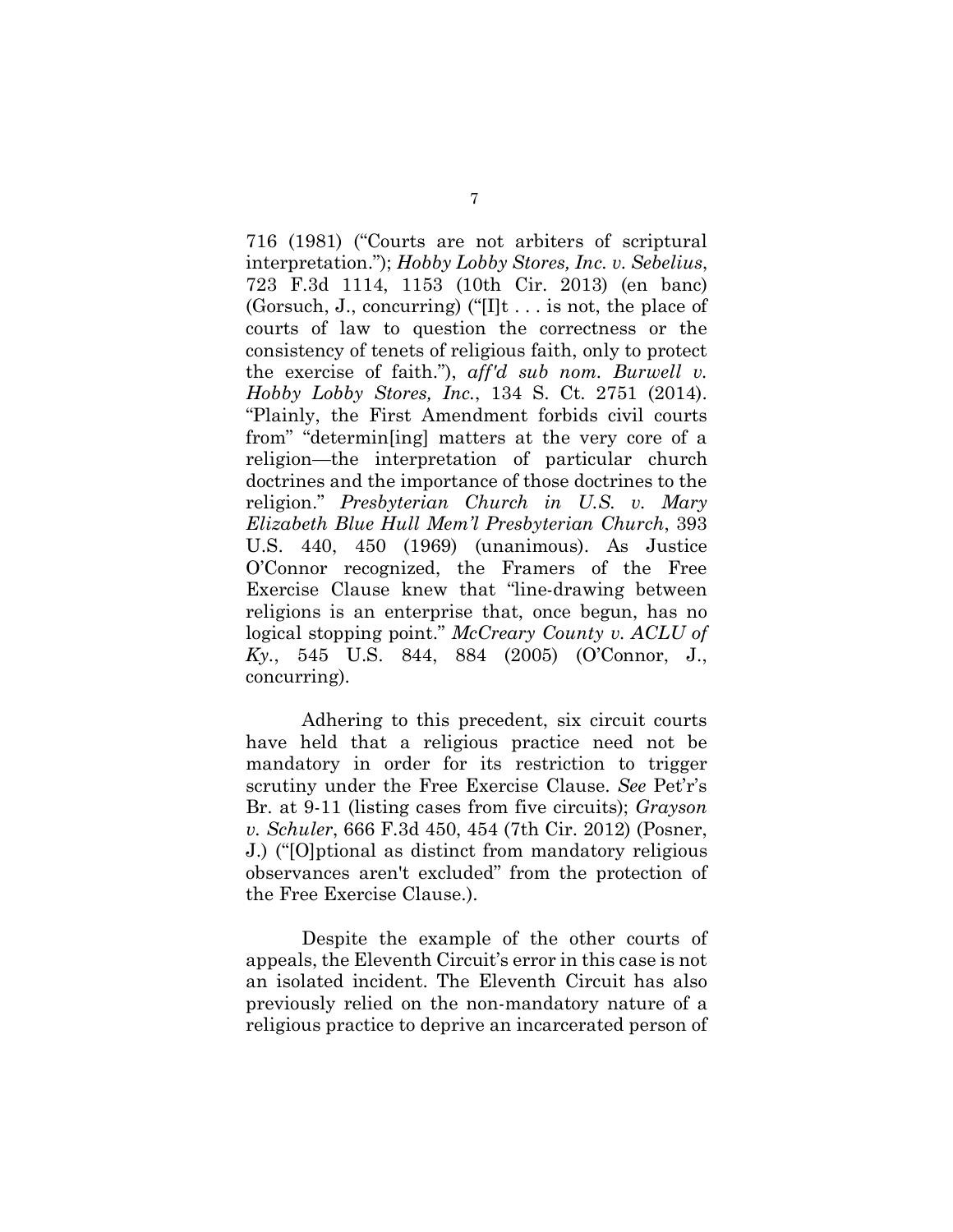his rights. In *Muhammad v. Sapp*, the Eleventh Circuit considered a free exercise claim by an incarcerated Muslim who sought a qibla compass, which would permit him to locate Mecca so he could properly direct his prayers. 388 F. App'x 892, 896 (11th Cir. 2010). In holding that the plaintiff had not demonstrated a substantial burden on his religious exercise, the Eleventh Circuit relied in part on evidence that the compass was "permissible and a useful item to have" but was not "mandatory." *Id*. Accordingly, the court found there was no substantial burden on the plaintiff's religious exercise and affirmed the grant of summary judgment on this claim. *Id*.

Government actors asked to make these determinations must inevitably rely on their own experience if they are called to sit in judgment on the beliefs of adherents. Such a process offers the opportunity for unscrupulous actors to give special weight to beliefs that accord with the decider's own preferences and reflect the decider's point of view.

While state officials should not make religious determinations on behalf of any adherent, the harm is especially great for those who belong to minority faiths. Because even the best-intentioned government actors is likely to have less information about minority faiths, their assessments of what is mandatory for those faiths will be especially prone to error or guessing. The best available data suggests that minority faiths are overrepresented in U.S. prisons. For instance, in 2013, the Federal Bureau of Prisons represented that 8.4% of the federal prison population self-identified their religion as "Muslim" and 3.1% as "Native American," while U.S. Census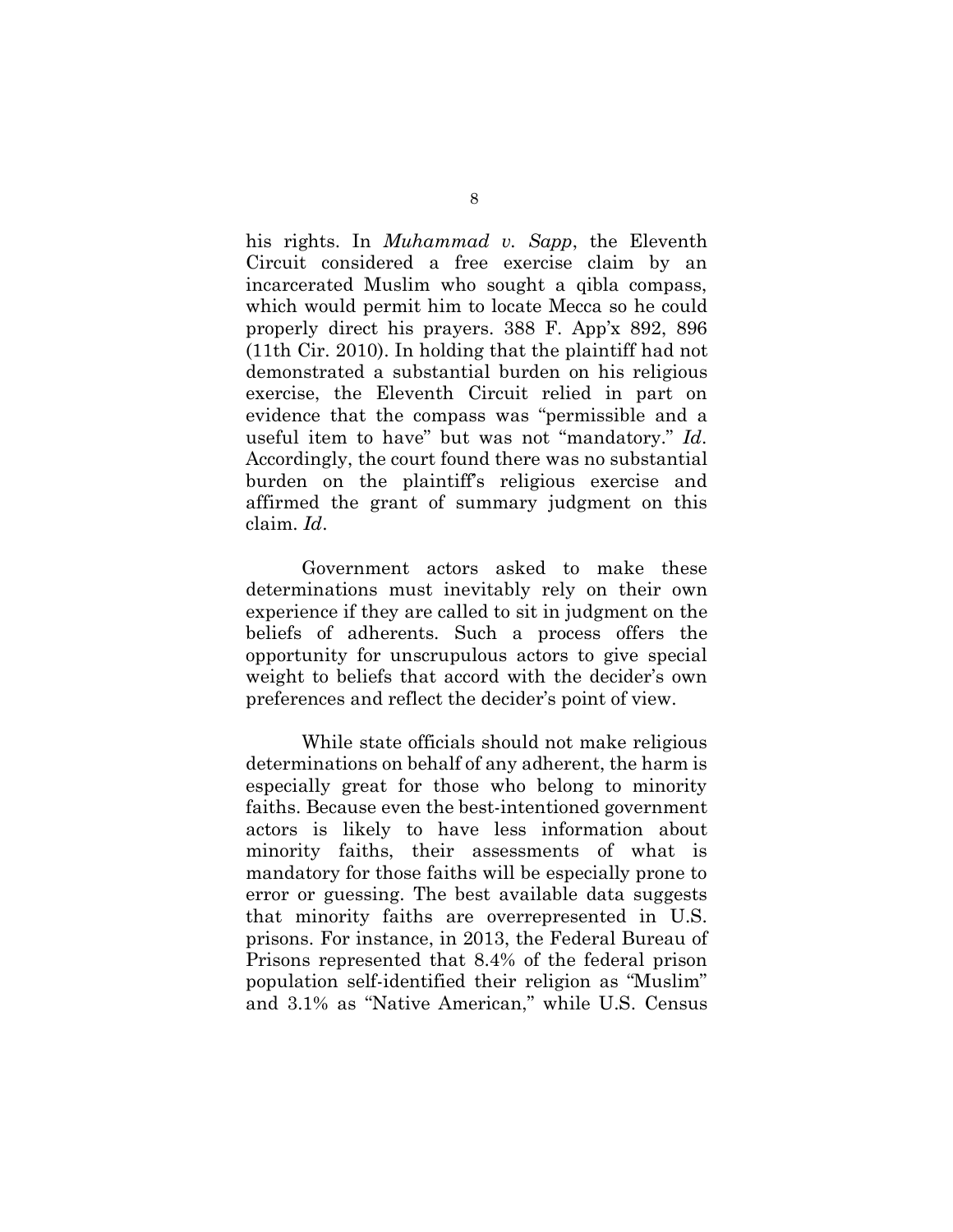data placed the total number of Americans with those faiths at only .6% and .1%, respectively. 4

For example, the Indiana Supreme Court held that a Jehovah's Witness who believed that constructing tanks for the military was against his creed made a "personal philosophical choice rather than a religious choice," with that court giving "significant weight to the fact that another Jehovah's Witness had no scruples about working on tank turrets." *Thomas*, 450 U.S. at 715. This Court reversed that decision because "the guarantee of free exercise is not limited to beliefs which are shared by all of the members of a religious sect." *Id*. at 715-16. The Court noted that "[i]ntrafaith differences of that kind are not uncommon among followers of a particular creed, and the judicial process is singularly ill equipped to resolve such differences in relation to the Religion Clauses." *Id*. at 715. This Court has adhered to this principle on numerous occasions. *See, e.g., Frazee v. Ill. Dep't of Emp't Sec.*, 489 U.S. 829, 832-34 (1989) (holding that claimant's belief that he could not work on Sunday was protected by the Free Exercise Clause even when other members of his faith did not share the belief).

In spite of this Court's guidance, courts and other state actors in the Eleventh Circuit continue to make independent judgments about the proper nature of a incarcerated person's religious practice. For example, the St. Clair Correctional Facility in Alabama instituted a policy requiring a Religious

 $\overline{a}$ 

<sup>4</sup> Mona Chalabi, "Are Prisoners Less Likely to Be Atheists?", FiveThirtyEight (Mar. 12, 2015),

https://fivethirtyeight.com/features/are-prisoners-less-likely-tobe-atheists/ (last accessed Mar. 1, 2018).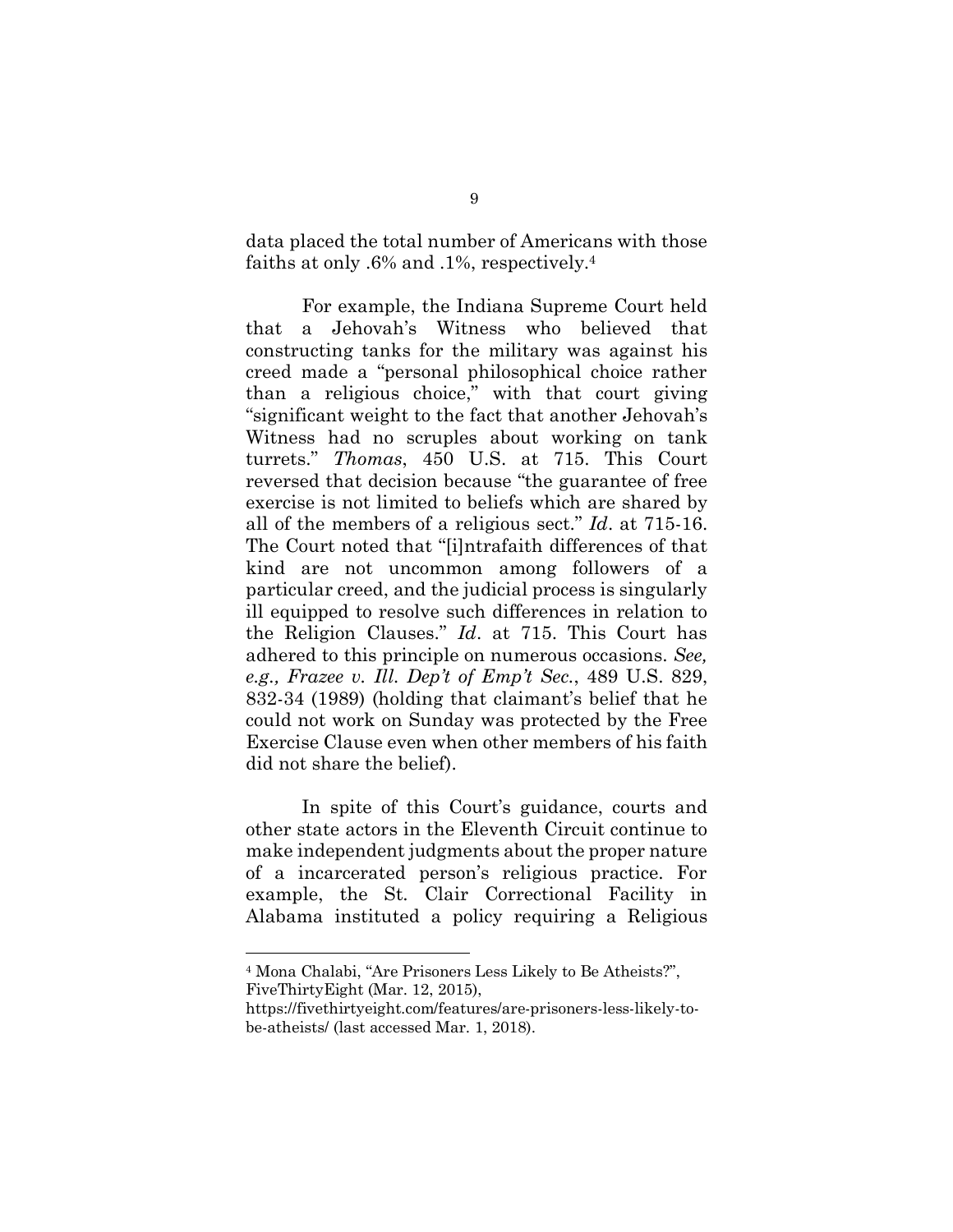Activities Review Committee ("Committee") to approve all requests for religious accommodation. *See Smith v. Riley*, No. 10-cv-2583, 2013 WL 1176076, at \*3-4 (N.D. Ala. Feb. 7, 2013), *report and recommendation adopted,* 2013 WL 1178673 (N.D. Ala. Mar. 14, 2013), *aff'd sub nom. Smith v. Governor for Ala.*, 562 F. App'x 806 (11th Cir. 2014). When an incarcerated person practicing the religion of Odinism requested items for his religious practice, the Committee relied on its own research into the Odinist religion to find that one of the items was not "religiously necessary" and that a requested holy day "did not have the same significance" as other holy days which had been approved. *Id*. at \*5-6. The magistrate judge, in a report and recommendation later affirmed by both the district court and the Eleventh Circuit, found that the plaintiff failed to show a substantial burden under the Free Exercise Clause in part because he had not "point[ed] the court to religious authorities for support of his requests" for his religious practices—even as the magistrate noted he was assuming the incarcerated person was sincere in his religious belief. *Id*. at \*7.

Outside the Eleventh Circuit, this result would have been different. For instance, in New York where the Second Circuit has made clear that courts are not to engage in an inquiry beyond the sincerity of a plaintiff's religious belief—a district court recently rejected an attempt by prison officials to override an incarcerated person's sincere belief. A Muslim incarcerated at Otisville Correctional Facility in New York requested an accommodation permitting him to consume his diabetes medication after sundown, as was required by his faith. *See Monroe v. Gerbin*, No. 16-cv-02818, at \*5-6 (S.D.N.Y. Dec. 27, 2017), ECF No. 92. After initially accommodating this request, the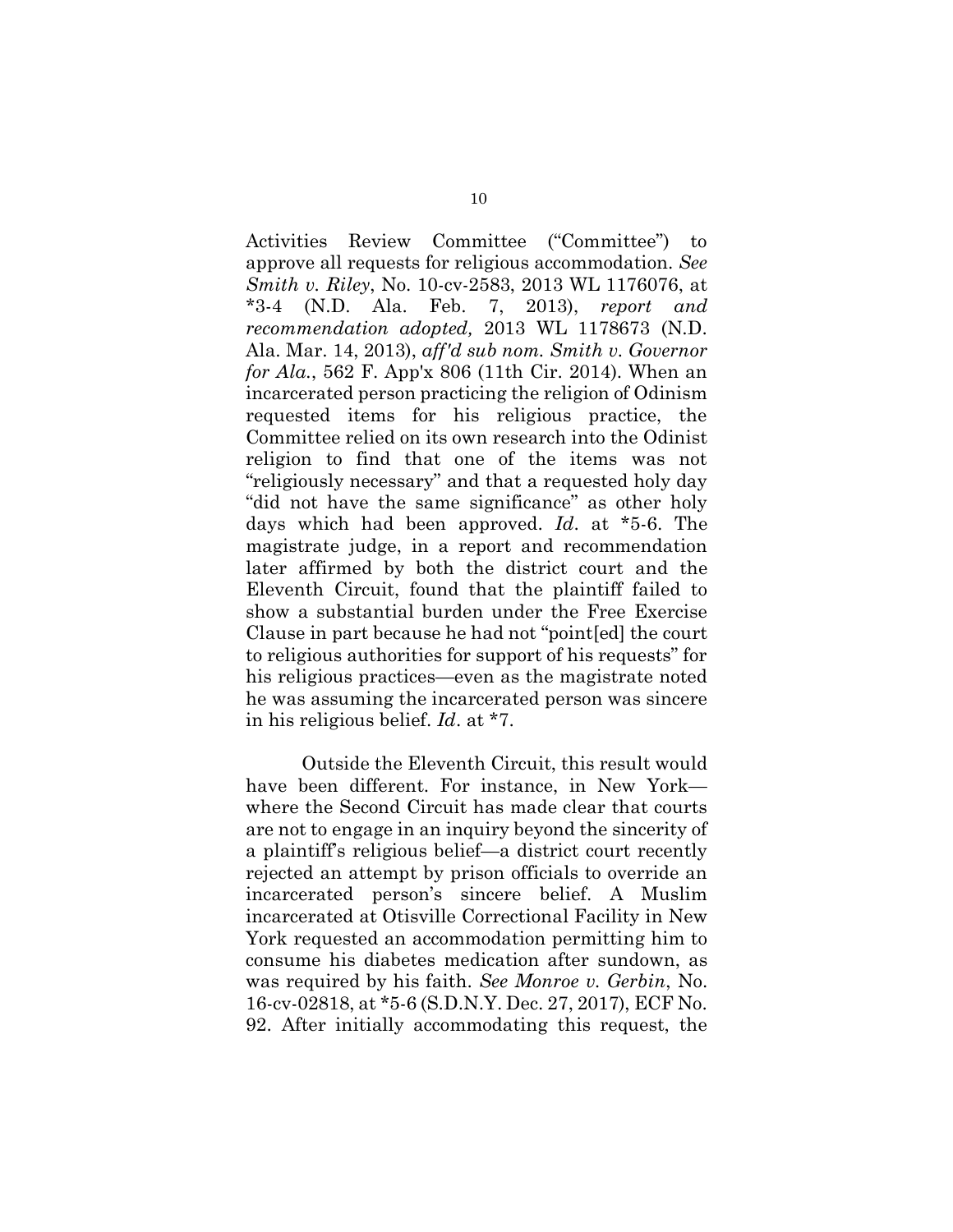prison officials reversed course based on the religious opinion of a prison chaplain, who expressed the opinion—not shared by the plaintiff—that this particular consumption of medicine was permitted by Islam under an exception to the rule of fasting during Ramadan. *Id*. at \*25. Fortunately, the district court, relying on this Court's precedent and the Second Circuit's interpretation thereof, rejected this argument and found that the plaintiff had alleged a substantial burden on his free exercise of religion. *See id*.

The harm caused by the Eleventh Circuit's rule would be great. Such a rule would require courts to dismiss all claims in which an incarcerated person alleges interference with a non-mandatory burden. This would leave prisons free to ban any and all nonmandatory religious activity, as defined by the prisons and the courts, without violating the Free Exercise Clause.

Nor would a rule protecting non-mandatory religious practices lead to an explosion of frivolous claims. Existing doctrine has made clear that even "[w]hen a prison regulation impinges on inmates' constitutional rights, the regulation is valid if it is reasonably related to legitimate penological interests." *O'Lone v. Estate of Shabazz*, 482 U.S. 342, 349 (1987) (quoting *Turner v. Safley*, 482 U.S. 78, 89 (1987)). Prison officials will have the same opportunity to establish their rationale for a rule restricting non-mandatory religious exercise that they presently do for mandatory religious exercise in the Eleventh Circuit. Nor have the Courts of Appeals for the Second, Seventh, Ninth, Tenth, and D.C. Circuits collapsed under the weight of additional litigation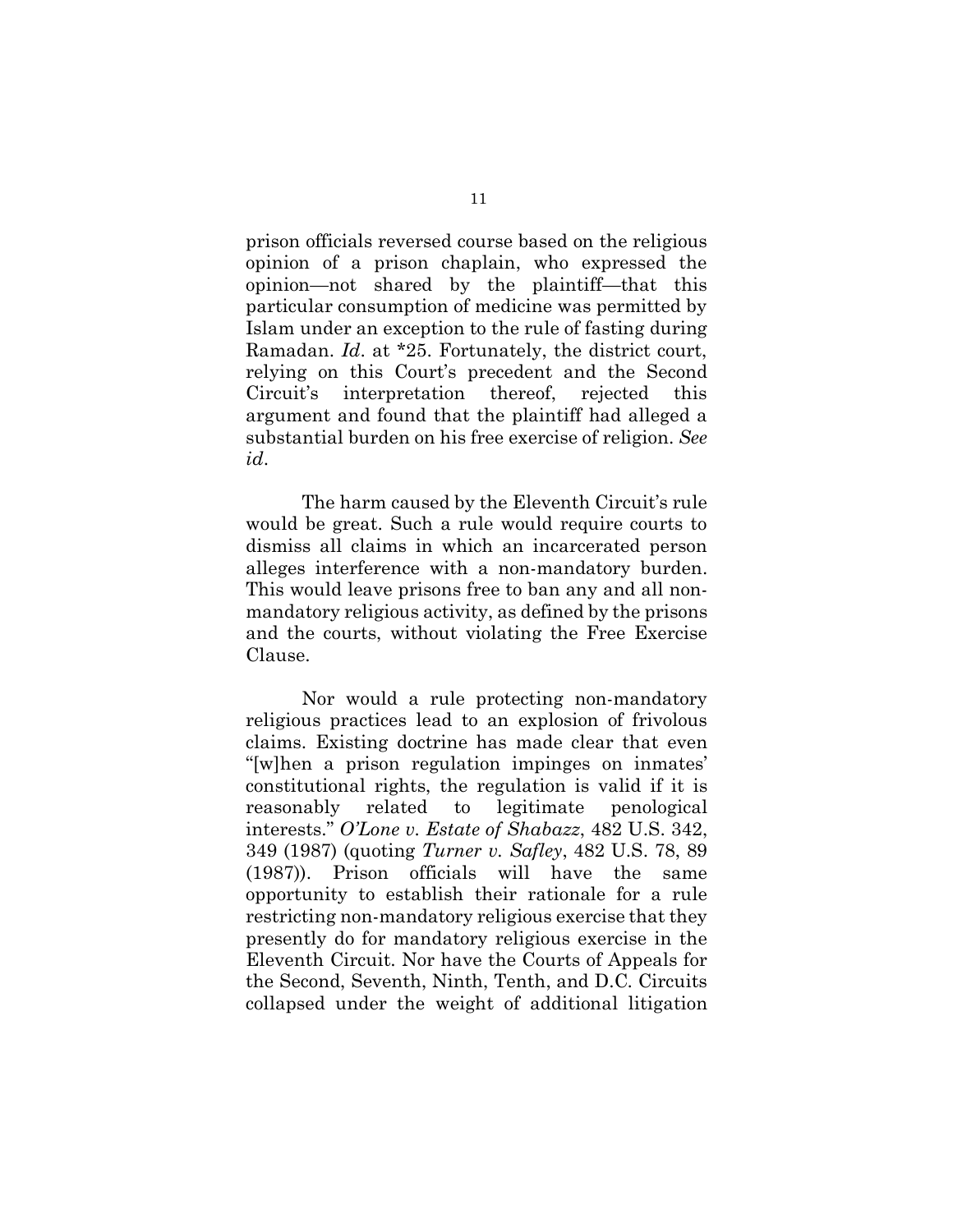after holding that the Free Exercise Clause protects non-mandatory religious practices.

Outsourcing to prison officials and courts a determination of what is religiously "mandatory" will result in many sincere believers being deprived of the chance to practice their religion—which is the very evil the Free Exercise Clause is meant to prohibit. Unless the Court corrects the Eleventh Circuit's error, these incidents will only multiply.

## **B. Limiting the protections of the Free Exercise Clause to "mandatory" practices excludes many important religious practices.**

Even if courts and prison officials were able to make unerring judgments about whether a given plaintiff's religious practice is or is not "mandatory," a Free Exercise Clause that only protected mandatory conduct would leave many important religious practices unprotected.

Many religions include practices that are considered fundamentally important to adherents but that are not necessarily deemed mandatory. Courts outside the Eleventh Circuit have properly extended the protection of the Free Exercise Clause to similarly non-mandatory practices in the prison context. *See, e.g., Williams v. Wilkinson*, 645 F. App'x 692, 704–05 (10th Cir. 2016) (holding that an incarcerated Muslim's religiously-motivated request for a kosher diet implicated the Free Exercise Clause even though he did not allege that he needed the diet to practice his religion); *Grayson v. Schuler*, 666 F.3d 450, 454– 55 (7th Cir. 2012) (finding the Free Exercise Clause protected Rastafarian taking the Nazirite Vow of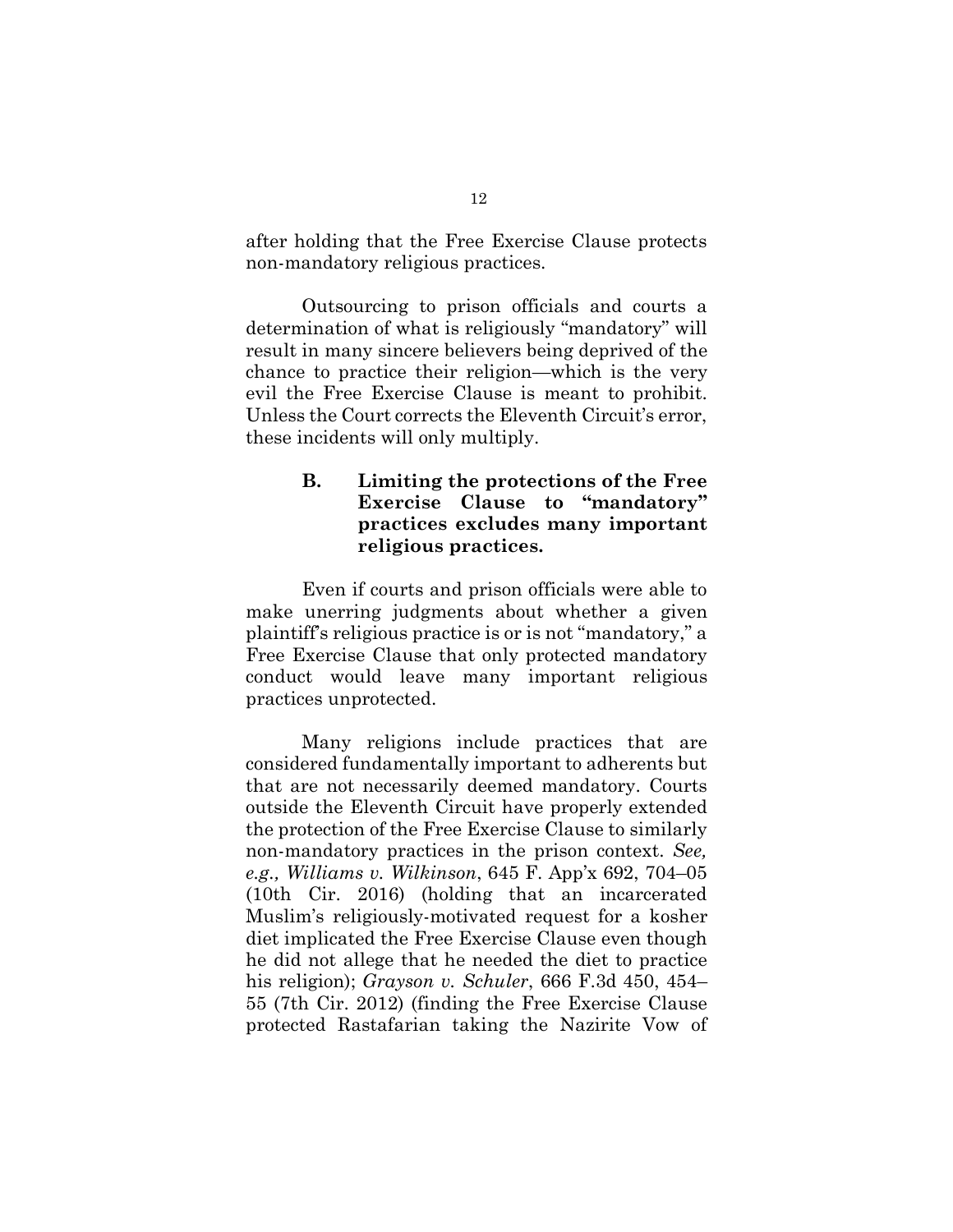Separation); *Levitan v. Ashcroft*, 281 F.3d 1313, 1320 (D.C. Cir. 2002) (finding incarcerated Catholics were entitled to wine for Communion because "[m]any cherished religious practices are performed devoutly by adherents who nonetheless do not or cannot insist that those practices are mandated."). The Eleventh Circuit's construction of the Free Exercise Clause would permit prison officials to burden any of these rights without permitting incarcerated persons to invoke the protections of the First Amendment.

Outside the prison context, adherents are also threatened by a rule that only mandatory religious practices can be burdened the Free Exercise Clause. For example, the Third Circuit considered a free exercise claim by Orthodox Jews seeking to establish an eruv ceremonial area that would, among other things, permit disabled congregants to attend synagogue. *See Tenafly Eruv Ass'n, Inc. v. Borough of Tenafly*, 309 F.3d 144 (3d Cir. 2002). The city borough council refused to permit the plaintiffs to place the markers of the ceremonial area on city property. The appeals court declined the council's invitation to investigate whether the plaintiffs were engaged in "optional" or "mandatory" religious conduct in seeking to establish an eruv ceremonial area because "[n]either the Supreme Court nor our Court has intimated that only compulsory religious practices fall within the ambit of the Free Exercise Clause." *Id*. at 171-72. Many spiritual practices that matter deeply to adherents are undertaken for motives other than strict compliance with a mandatory religious tenet. For example, "[a] Catholic who vows to obey the Rule of St. Benedict and therefore avoid 'the meat of fourfooted animals' is performing a religious observance even though not a mandatory one." *Grayson*, 666 F.3d at 454. A Free Exercise Clause that is limited to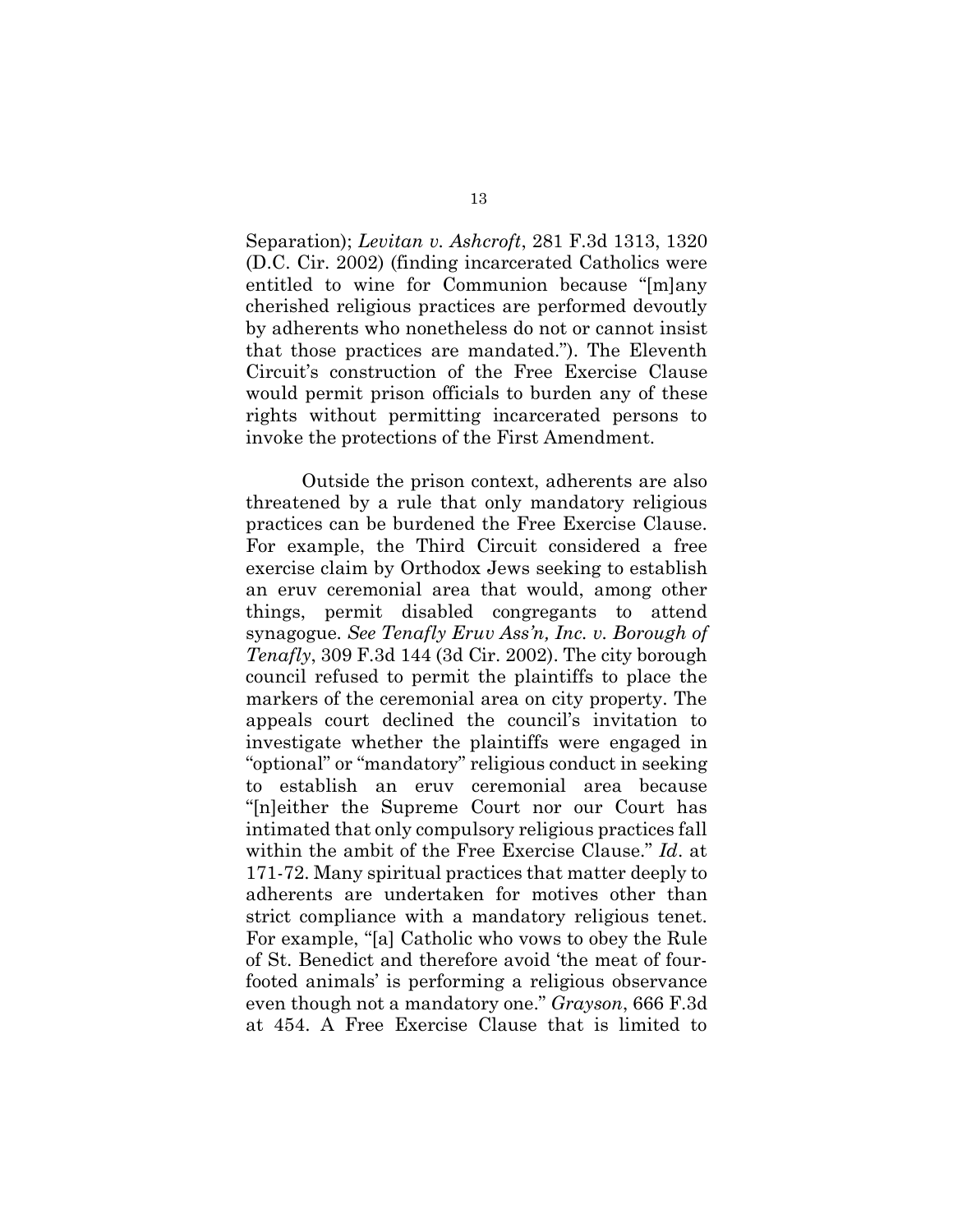mandatory practices leaves these important acts of non-mandatory worship unprotected against government interference.

Requiring a showing of mandatory practices may exclude not only certain religious practices, but entire religions. Under a construction of the Free Exercise Clause that protects only mandatory religious practices, "religions that lack the concepts of commandments necessary for the salvation of the soul would find themselves outside the scope of the First Amendment protection altogether. Nothing in the free exercise clause suggests that it only protects religions that incorporate mandatory tests." *Levitan*, 281 F.3d at 1320; *accord Ford*, 352 F.3d at 593. As the Second Circuit has held, "under the Religion Clauses, everyone is entitled to entertain such view respecting his relations to what he considers the divine and the duties such relationship imposes as may be approved by that person's conscience, and to worship in any way such person thinks fit so long as this is not injurious to the equal rights of others." *United States v. Moon*, 718 F.2d 1210, 1226-27 (2d Cir. 1983). Only by rejecting the Eleventh Circuit's focus in this case on the mandatory nature of a religious practice can this Court preserve the freedom of religion for adherents of all faiths.

## **II. Deprivations of religious liberty do not require a showing of physical harm under the Prison Litigation Reform Act.**

This case also provides the Court an opportunity to resolve the long-standing conflict among the federal courts of appeals over whether harms to religious liberty constitute "mental or emotional injuries" for purposes of the Prison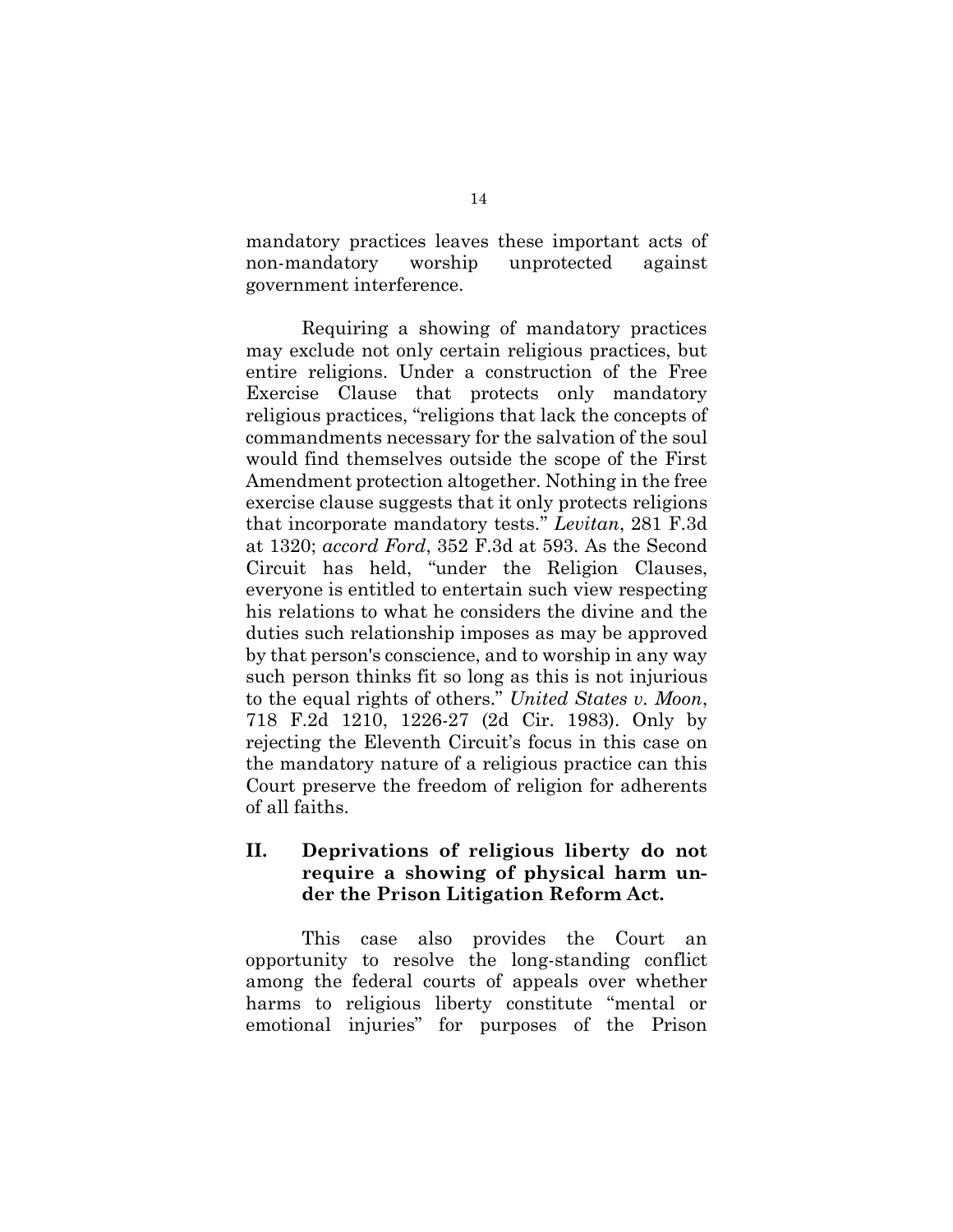Litigation Reform Act ("PLRA") in 42 U.S.C. § 1997e(e), and accordingly are not a basis for recovering compensatory damages absent proof that the incarcerated person has suffered physical harm.

The PLRA bars an incarcerated person from bringing a "[f]ederal civil action . . . for mental or emotional injury suffered while in custody without a prior showing of physical injury or the commission of a sexual act." 42 U.S.C. § 1997e(e). The statute does not define "mental or emotional injury," nor does it make any reference to constitutional harms. Six courts of appeals have held that a deprivation of an incarcerated person's religious liberty is not properly cognized as "mental or emotional injury," and accordingly have recognized the availability of a compensatory damages remedy. *See* Pet'r's Br. 16-18. Five courts of appeals have reached the opposite conclusion, holding that a deprivation of religious freedom under the Free Exercise Clause constitutes a "mental or emotional injury" under the statute and thus that compensatory damages are unavailable to incarcerated persons without a predicate physical injury. *See id*. at 18-19.

The Eleventh Circuit has long held that the PLRA bars compensatory damages for First Amendment harms without a physical injury. *See Harris v. Garner*, 216 F.3d 970, 984-85 (11th Cir. 2000). In its opinion below, the Eleventh Circuit adhered to this holding. *See Hoever v. Belleis*, 703 F. App'x 908, 912 (11th Cir. 2017) (citing *Harris* at 984- 85). In doing so, the Eleventh Circuit thereby removes a critical deterrent against the violation of incarcerated persons' constitutional rights, including their religious liberty. Because Congress did not intend to leave incarcerated persons unprotected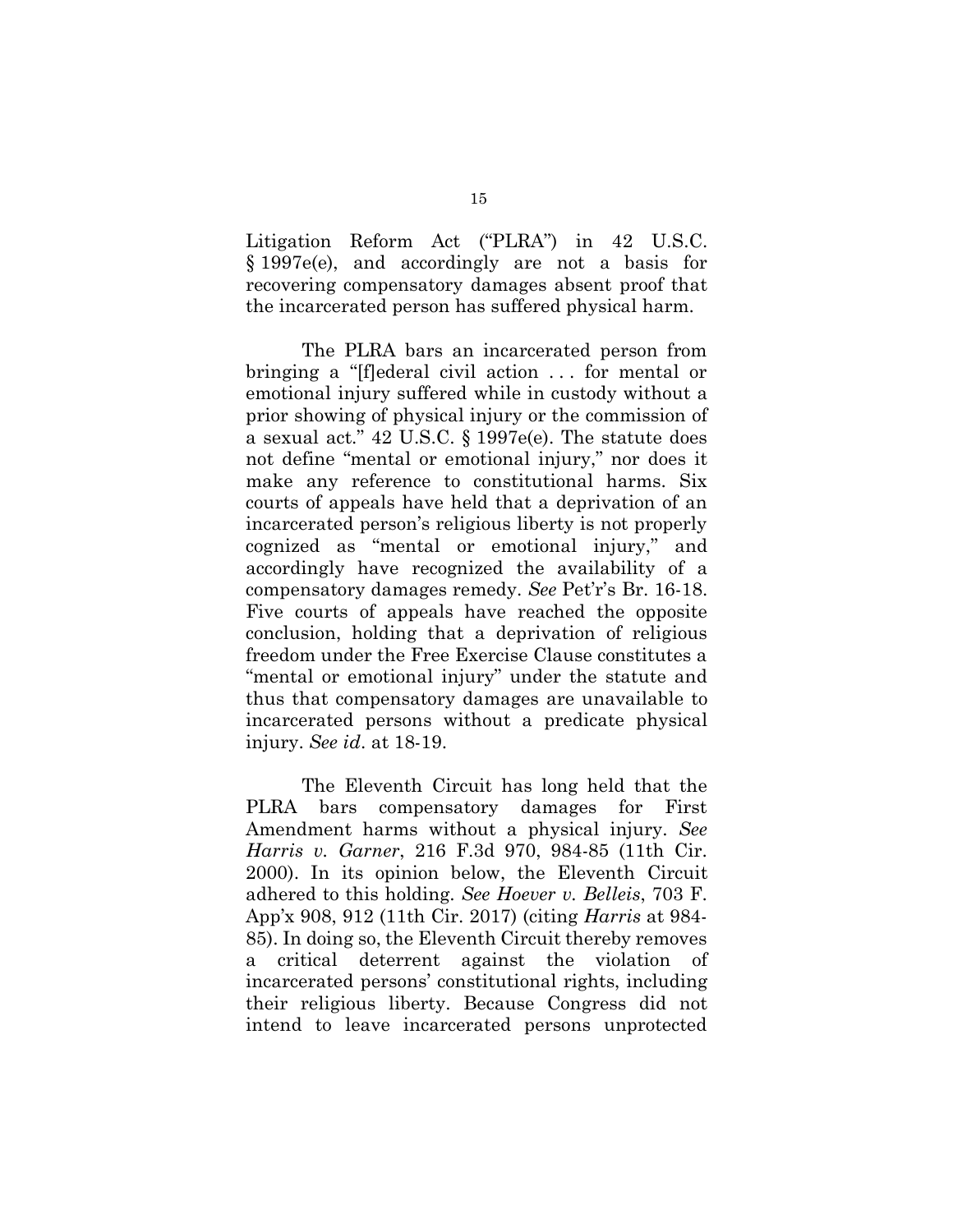against violations of their religious liberty, this Court should grant certiorari, reverse the Eleventh Circuit's holding, and clarify that the PLRA does not require a showing of physical injury to seek compensatory damages for constitutional harms.

> **A. The PLRA's plain meaning and legislative history demonstrate that it was not intended to deprive inmates of compensatory damages for violations of religious liberty.**

The PLRA establishes a requirement of physical harm only for suits seeking compensation for "mental or emotional injury." 42 U.S.C. § 1997e(e). The error of the Eleventh Circuit (and the other four courts of appeals that have taken the same view) is in construing this language to include claims for deprivations of constitutional rights, which are not simply claims for "mental or emotional harm."

As Petitioner makes clear, Congress was perfectly capable of stating that all suits by incarcerated persons seeking damages for any nonphysical injury are barred. Pet'r's Br. 22. By using the phrase "mental or emotional harm," Congress instead established a bar to a more limited category of cases. Insofar as courts have simply presumed that *any*  injury that is not physical must be mental or emotional, they have rendered the phrase "mental or emotional" superfluous, contrary to the basic principle of statutory construction that requires every term in a statute to be given effect. *See TRW Inc. v. Andrews*, 534 U.S. 19, 31 (2001).

This false presumption that all non-physical harm must be mental or emotional also defies the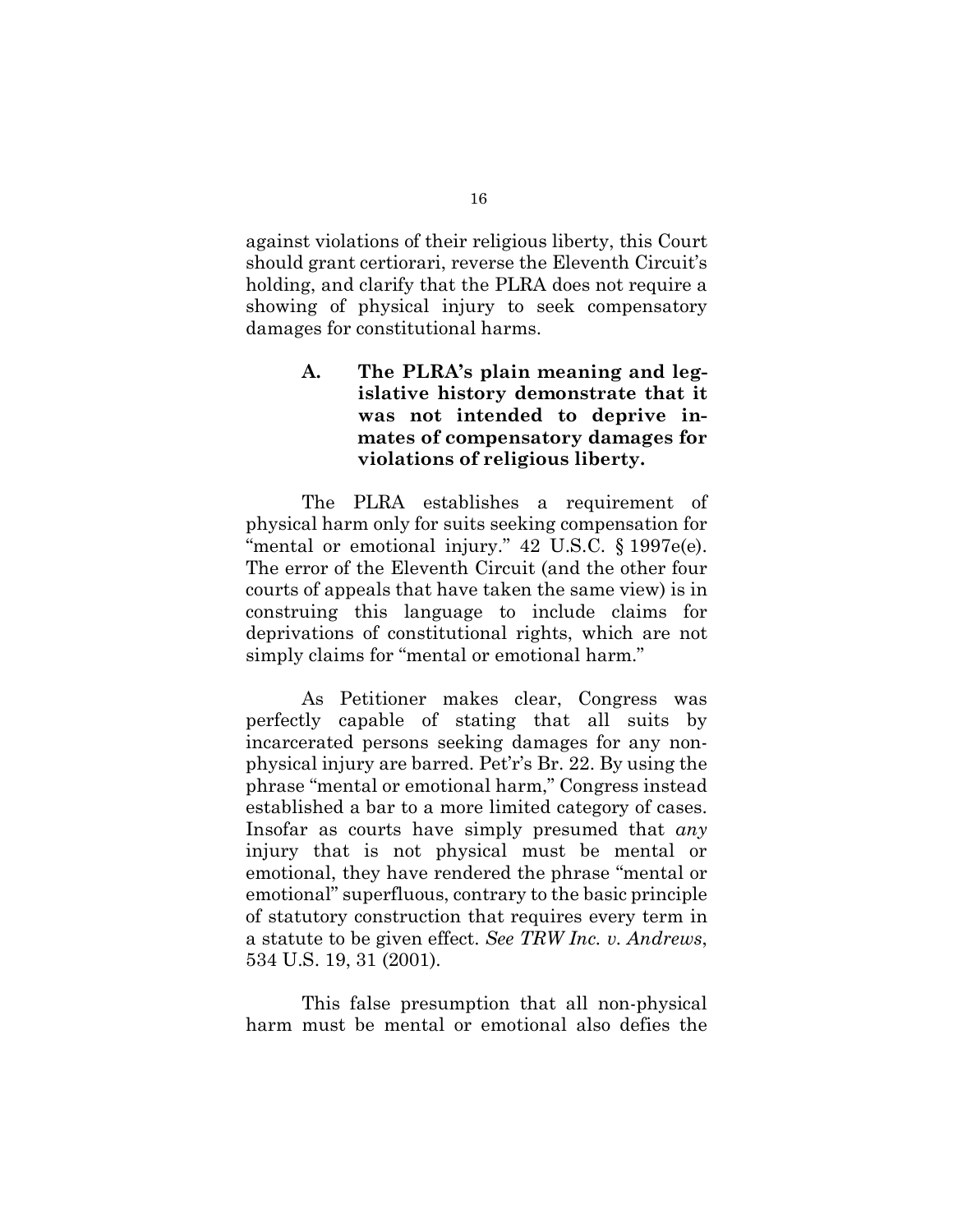well-established, centuries-old legal history against which Congress was legislating. When Congress passed the PLRA in 1995,<sup>5</sup> deprivations of personal liberty were widely understood to be distinct as a legal matter from mental or emotional harms. For example, the leading nineteenth-century damages treatise divided damages into six classes: injuries to property, physical injuries, mental injuries, injuries to family relations, injuries to personal liberty, and injuries to reputation. 1 ARTHUR G. SEDGWICK & JOSEPH H. BEALE, JR., A TREATISE ON THE MEASURE OF DAMAGES 44-51 & n.1 (8th ed. 1891). Similarly, American jurisprudence had long recognized that "injury to a First Amendment-protected interest could itself constitute compensable injury wholly apart from any 'emotional distress, humiliation and personal indignity, emotional pain, embarrassment, fear, anxiety and anguish' suffered by plaintiffs." *Memphis Cmty. Sch. Dist. v. Stachura*, 477 U.S. 299, 315 (1986) (Marshall, J., concurring in the judgment) (quoting *Hobson v. Wilson*, 737 F.2d 1, 62 (D.C. Cir. 1984)). Deprivations of voting rights have also been held to be compensable through damages awards for centuries, dating back to Lord Holt's celebrated Queen's Bench opinion in the eighteenth-century case *Ashby v. White*. (1703) 87 Eng. Rep. 808 (Holt, C.J., dissenting) (An invasion of voting rights permitted a recovery of compensatory damages even without any pecuniary loss because "an injury imports a damage, when a man is thereby hindered of his right."), *rev'd and dissent adopted*, 91 Eng. Rep. 665. The difference between First Amendment injuries and mental or emotional injuries can also be seen in the doctrine holding that, unlike mental or emotional injuries,

 $\overline{a}$ 

<sup>5</sup> *See* Prison Litigation Reform Act of 1995, Pub. L. 104-134, 110 Stat. 1321-71.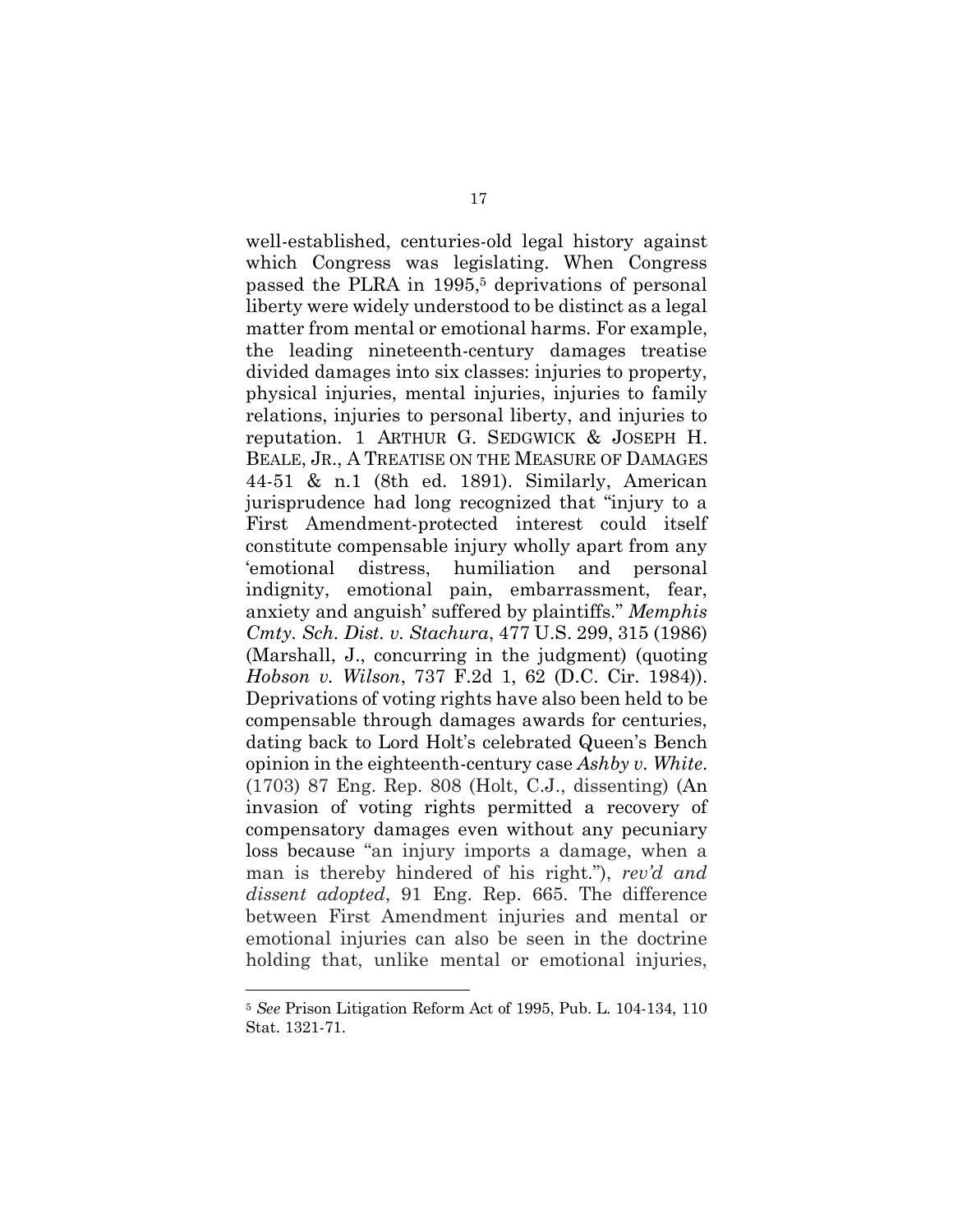"[t]he loss of First Amendment freedoms, for even minimal periods of time, unquestionably constitutes irreparable injury" for purposes of a preliminary injunction. *Elrod v. Burns*, 427 U.S. 347, 373 (1976) (plurality opinion).

The Eleventh Circuit and its sister circuits that have adopted a contrary position thus defy the obvious intent of the statute in reading the PLRA statutory provision to include violations of religious liberty as "mental or emotional injury."

## **B. The availability of a compensatory damages remedy serves as an important deterrent against violations of religious liberty in prisons.**

The availability of compensatory damages is critical to protecting the religious liberty of incarcerated persons. The possibility of financial liability helps to deter prison officials from violating individuals' religious liberty in the first place. Such "controls on government" are necessary because "angels [do not] govern men." The Federalist No. 51 (James Madison). Deterring future violations is one of the important purposes of statutes governing civil rights claims. *See Owen v. City of Independence*, 445 U.S. 622, 651 (1980) ("Moreover, [42 U.S.C.] § 1983 was intended not only to provide compensation to the victims of past abuses, but to serve as a deterrent against future constitutional deprivations, as well.").

This Court has recognized that "the damages a plaintiff recovers contributes significantly to the deterrence of civil rights violations in the future." *City of Riverside v. Rivera*, 477 U.S. 561, 575 (1986); *accord Butz v. Economou*, 438 U.S. 478, 506 (1978) ("In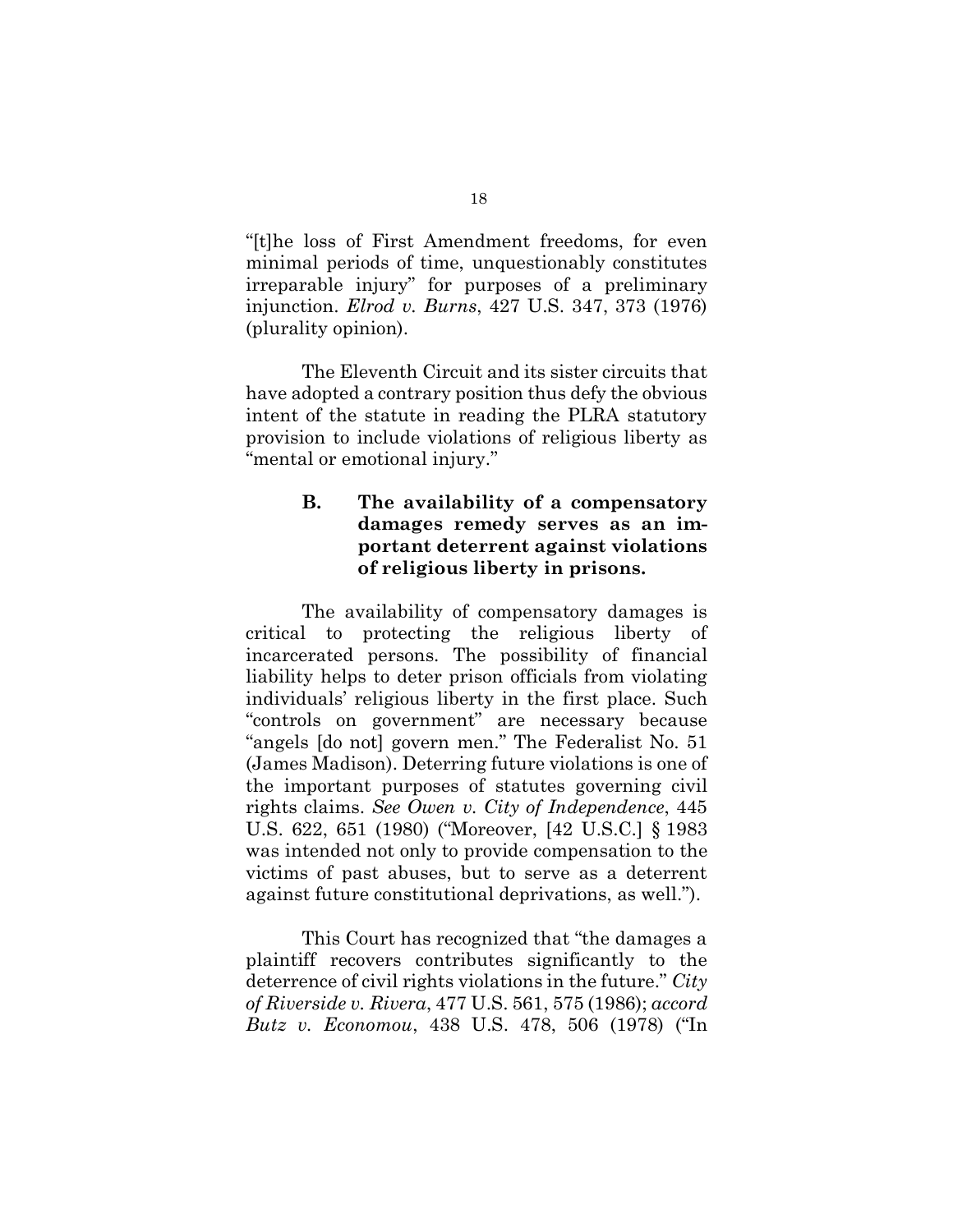situations of abuse, an action for damages against the responsible individual can be an important means of vindicating constitutional guarantees."). Damages deter violations of rights by making officials internalize the costs of their illegal activity rather than forcing their victims to bear it. *See* John C. Jeffries, Jr., *In Praise of the Eleventh Amendment and Section 1983*, 84 Va. L. Rev. 47, 72 (1998). Faced with the choice between respecting someone's religious liberty and risking liability by violating it, officials are more likely to follow the law.

This deterrence is especially important for incarcerated persons. As this Court has noted, "history and common sense teach us that an unchecked system of detention carries the potential to become a means for oppression and abuse." *Hamdi v. Rumsfeld*, 542 U.S. 507, 530 (2004) (plurality opinion). Incarcerated persons face a power imbalance unlike any other persons in modern society; they generally lack political power and are often unable to access redress outside of the courts. Renowned law professor Erwin Chemerinsky has correctly observed that prisons are among "the places where aggressive judicial review is most essential... [because] the authoritarian nature of these institutions makes them places where serious abuses of power and violations of rights are likely to occur; and . . . the political process is extremely unlikely to provide any protections." Erwin Chemerinsky, *The Constitution in Authoritarian Institutions*, 32 Suffolk U.L. Rev. 441, 458 (1999); *see also id.* at 459 (noting incarcerated persons "are classic discrete and insular minorities, who have little political power. Those in prisons, for example, are routinely and permanently disenfranchised."). Further, deprivations of religious liberty in prisons often involve "individual instances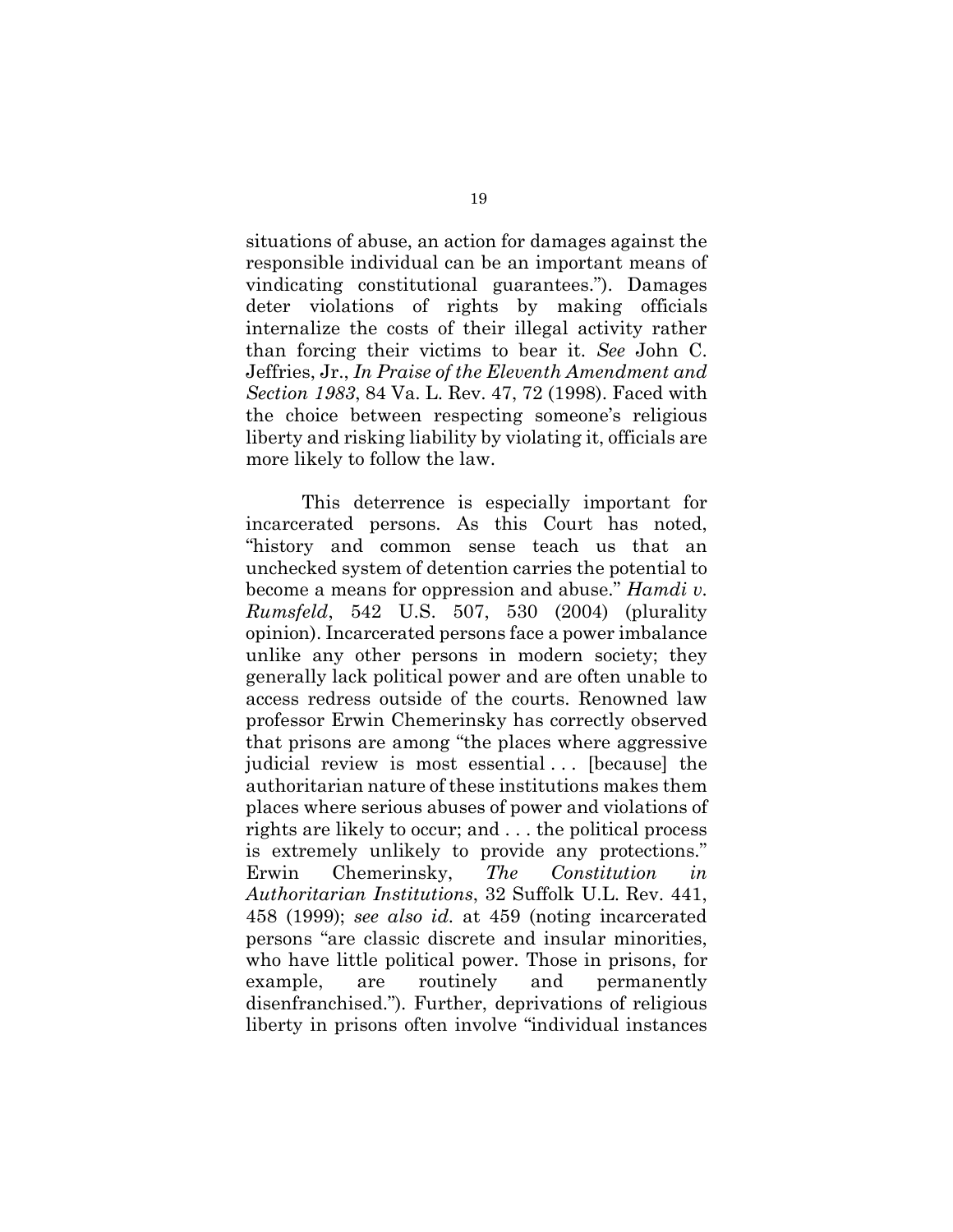of discrimination or law enforcement overreach, which due to their very nature are difficult to address except by way of damages actions after the fact." *See Ziglar v. Abbasi*, 137 S. Ct. 1843, 1862 (2017). Damages thus serve to protect the religious liberty of society's most vulnerable.

Nor is the prospect of expanding the number of constitutional claims by incarcerated persons cause for concern. Qualified immunity ensures that the benefits of deterrence do not impose unreasonable costs on defendants. The qualified immunity doctrine "balances two important interests—the need to hold public officials accountable when they exercise power irresponsibly and the need to shield officials from harassment, distraction, and liability when they perform their duties responsibly." *Pearson v. Callahan*, 555 U.S. 223, 231 (2009). By immunizing officials from liability for all but violations of "clearly established" rights, *id.*, qualified immunity allows officials to make difficult choices without fearing litigation at every turn. *See Richardson v. McKnight,*  521 U.S. 399, 407-08 (1997) (qualified immunity protects "government's ability to perform its traditional functions"); *Scheuer v. Rhodes*, 416 U.S. 232, 240 (1974) (qualified immunity protects officials who exercise discretion and encourages them to exercise good judgment).

Construing the PLRA to permit constitutional claims for damages without a showing of physical injury, then, would not place an unreasonable burden on government officials. Only the worst actors—those who take action that a reasonable person would know to be unlawful—would be liable. *See Harlow v. Fitzgerald*, 457 U.S. 800, 818 (1982). Permitting the Eleventh Circuit's faulty construction of the PLRA to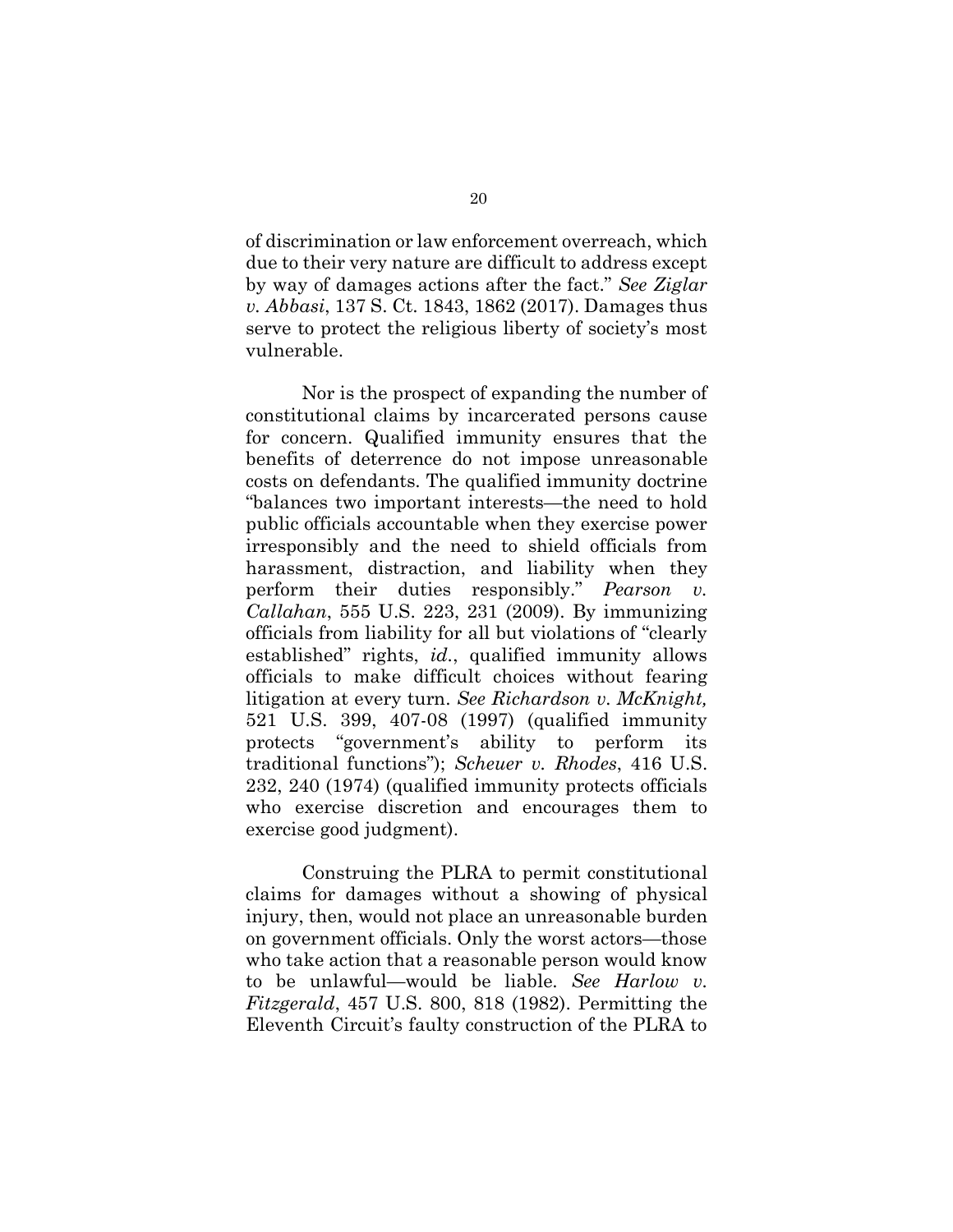cut off a damages remedy for free exercise harms altogether would upset the balance that qualified immunity strikes between the government's ability to function and the First Amendment's protection for religious liberty.

## **C. There is no adequate alternative to compensatory damages for violations of religious liberty in the prison context.**

The other major remedy available to a victim of religious discrimination—injunctive relief—is not an adequate substitute for compensatory damages in the prison context. Prison officials may provide or deny incarcerated persons religious accommodations at will and may transfer incarcerated persons among units with different rules and accommodations at almost any time. *See, e.g.*, *Meachum v. Fano*, 427 U.S. 215, 228 (1976). This makes it very easy for a defendant government official or agency to moot a case brought by an incarcerated person premised on injunctive relief. *See, e.g., Chesser v. Walton*, No. 12-cv-1198, 2016 WL 6471435, at \*1, \*4 (S.D. Ill. Nov. 2, 2016) (finding claims moot because incarcerated plaintiff had been transferred to a different facility); *Johnson v. Killian*, No. 07-cv-6641, 2009 WL 1066248 at \*1 (S.D.N.Y. April 21, 2009) (mooting incarcerated Muslim's Religious Freedom Restoration Act claim challenging prison's group prayer policy of incarcerated Muslim by transferring him to another federal prison). Not only does this remove a major incentive for the incarcerated person to continue the litigation (and entirely moot the claims of plaintiffs who did not plead an action for nominal or punitive damages); these strategic transfers can also slow the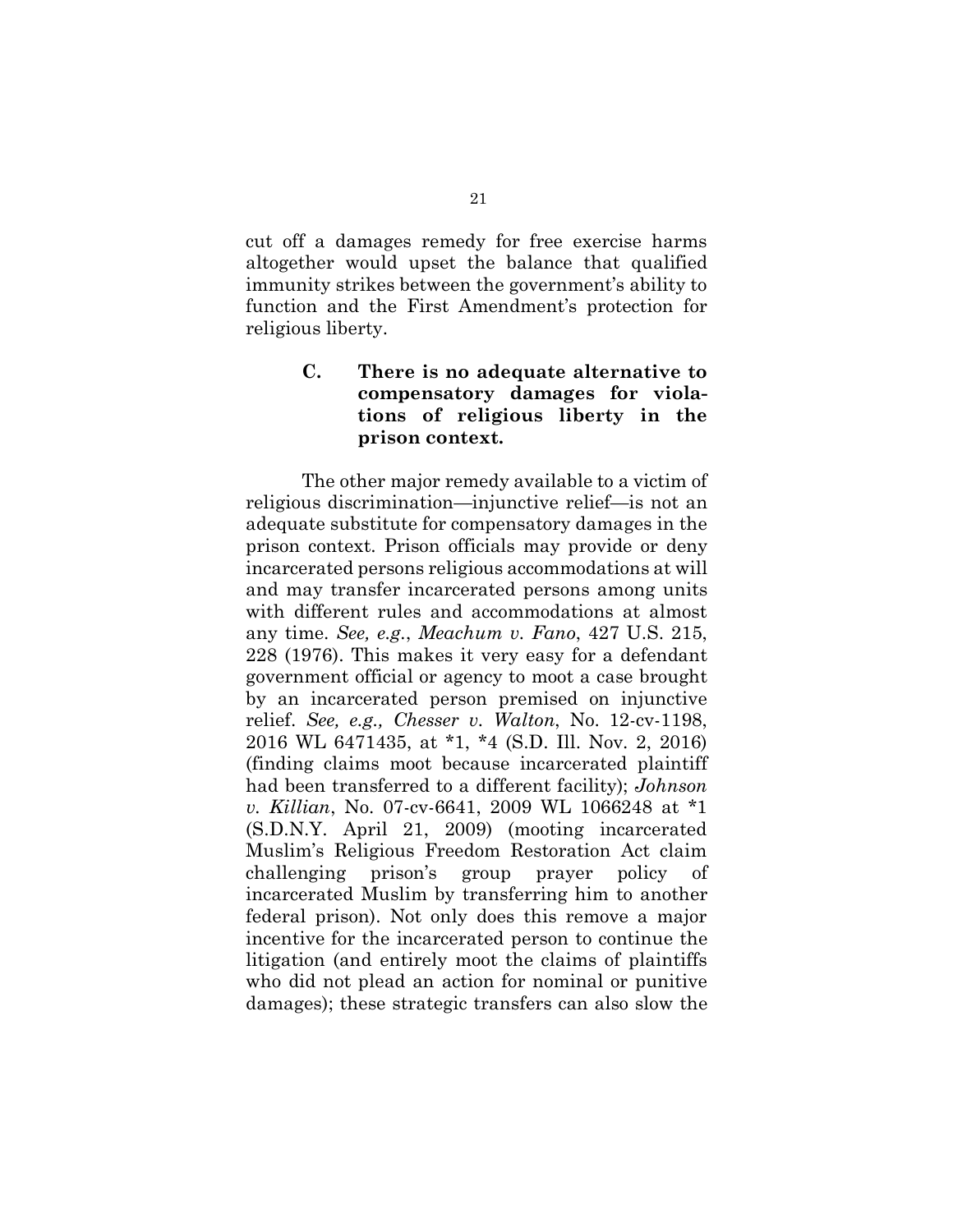development of the law by denying courts the chance to rule on substantive disputes.

While the availability of nominal damages $6$ may serve to avoid mootness as a formal matter under the PLRA, the D.C. Circuit has noted "the illusory nature, in practice, of such relief." *Aref v. Lynch*, 833 F.3d 242, 265 n.17 (D.C. Cir. 2016). "[N]ominal damages do little to deter repetition of the illegal conduct and do not provide any compensation for actual harms suffered." *Id*. (citing *Butz*, 438 U.S. at 506). As such, the availability of nominal damages does nothing to alter the urgency of this Court's intervention to find that the PLRA does not bar suits for compensatory damages for violations of the First Amendment.7

 $\overline{a}$ 

<sup>6</sup> Courts generally permit the award of nominal damages but are divided on the availability of punitive damages under section 1997e(e). *Compare Hutchins v. McDaniels*, 512 F.3d 193, 196-98 (5th Cir. 2007) ("[W]e recognize that § 1997e(e) does not bar [Plaintiff's] recovery of nominal or punitive damages.") *and Thompson v. Carter*, 284 F.3d 411, 417-18 (2d Cir. 2002) (holding that the PLRA bars compensatory damages but "does not limit the availability of nominal damages for the violation of a constitutional right or of punitive damages.") *with Al-Amin v. Smith*, 637 F.3d 1192, 1199 (11th Cir. 2011) ("[A]ccording to the law of our circuit, the PLRA precludes the recovery of punitive damages in the absence of physical injury.") *and Davis v. District of Columbia*, 158 F.3d 1342, 1348 (D.C. Cir. 1998) (holding punitive damages unavailable under the PLRA for mental or emotional injuries).

<sup>7</sup> Punitive damages also do not adequately replace compensatory damages, since, as the D.C. Circuit noted, "[p]unitive damages are never awarded as a matter of right, and the standard is understandably high—requiring evil motive or reckless indifference to the rights of others." *Aref*, 833 F.3d at 265 n.17 (citing *Smith v. Wade*, 461 U.S. 30, 51-52 (1983)).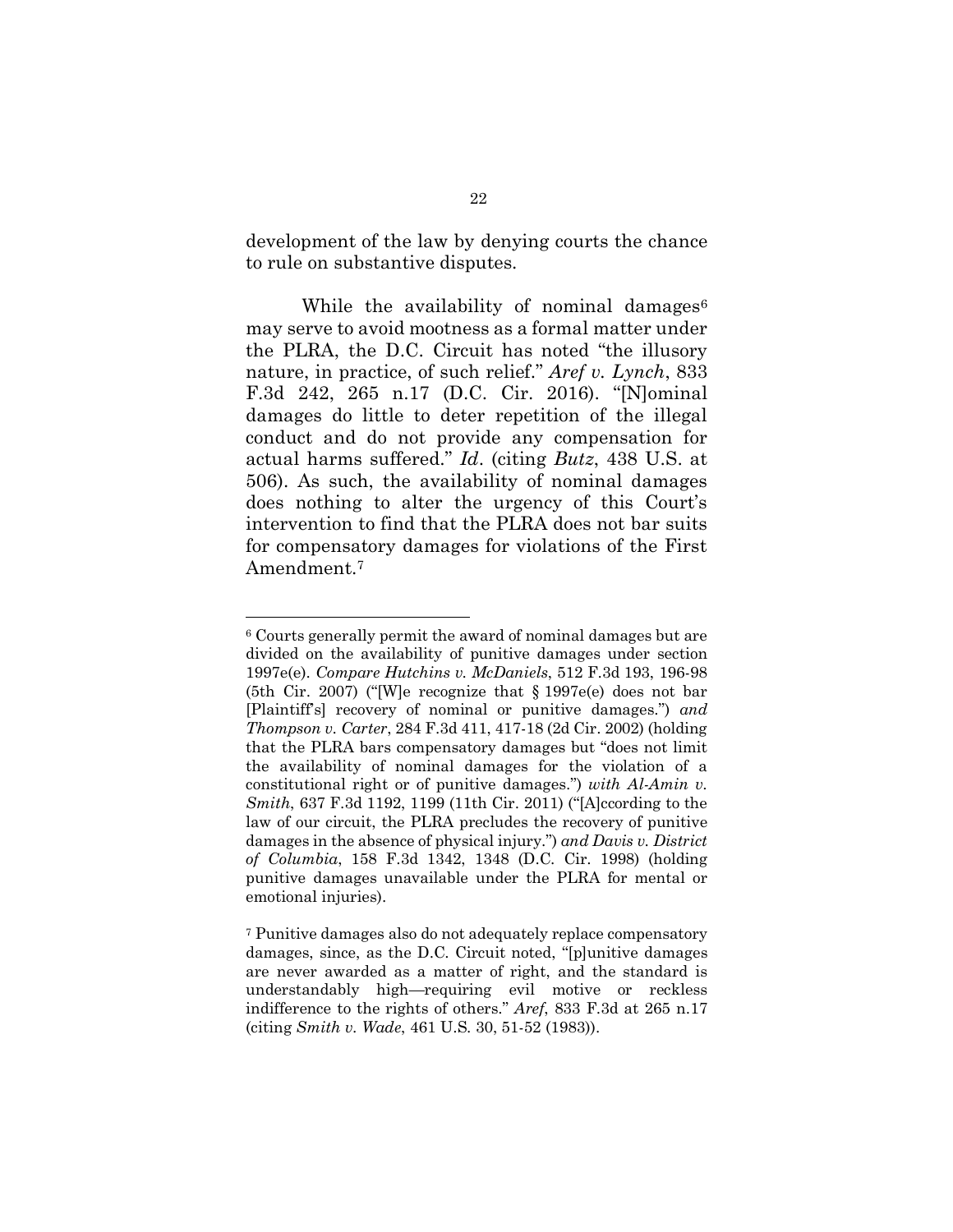Because prisons are so easily able to moot incarcerated persons' claims (as discussed *supra*), incarcerated persons must have an incentive to continue to pursue the vindication of their rights. Only the most dedicated incarcerated persons will persevere in a legal matter when both injunctive relief and compensatory damages are unavailable. This is particularly true because incarcerated persons who maintain lawsuits against prisons and prison officials often face harassment and retaliation. *See* John J. Gibbons & Nicholas De B. Katzenbach, *Confronting Confinement: A Report of the Commission on Safety and Abuse in America's Prisons*, 22 Wash. U.J.L. & Pol'y 385, 514 (2006) (noting that a survey by the Correctional Association of New York found that more than half of incarcerated persons who file grievances report experiencing retaliation for making a complaint against staff); Kitty Calavita & Valerie Jenness, APPEALING TO JUSTICE: PRISONER GRIEVANCES, RIGHTS, AND CARCERAL LOGIC 68 (2015) (reporting a study that showed over 70% of incarcerated persons believed correctional officers retaliate against incarcerated persons who file grievances). Removing an incentive for incarcerated persons to pursue their claims effectively insulates bad actors in the prison system from facing any responsibility for their unconstitutional actions.

For many plaintiffs—and especially those who are incarcerated—foreclosing compensatory damages will in many instances make the Free Exercise Clause's promise to protect their religious liberty little more than a dead letter. Without the possibility of having to pay damages, government defendants can often moot meritorious suits for injunctive relief by granting last-minute relief or transferring incarcerated persons to a different facility where they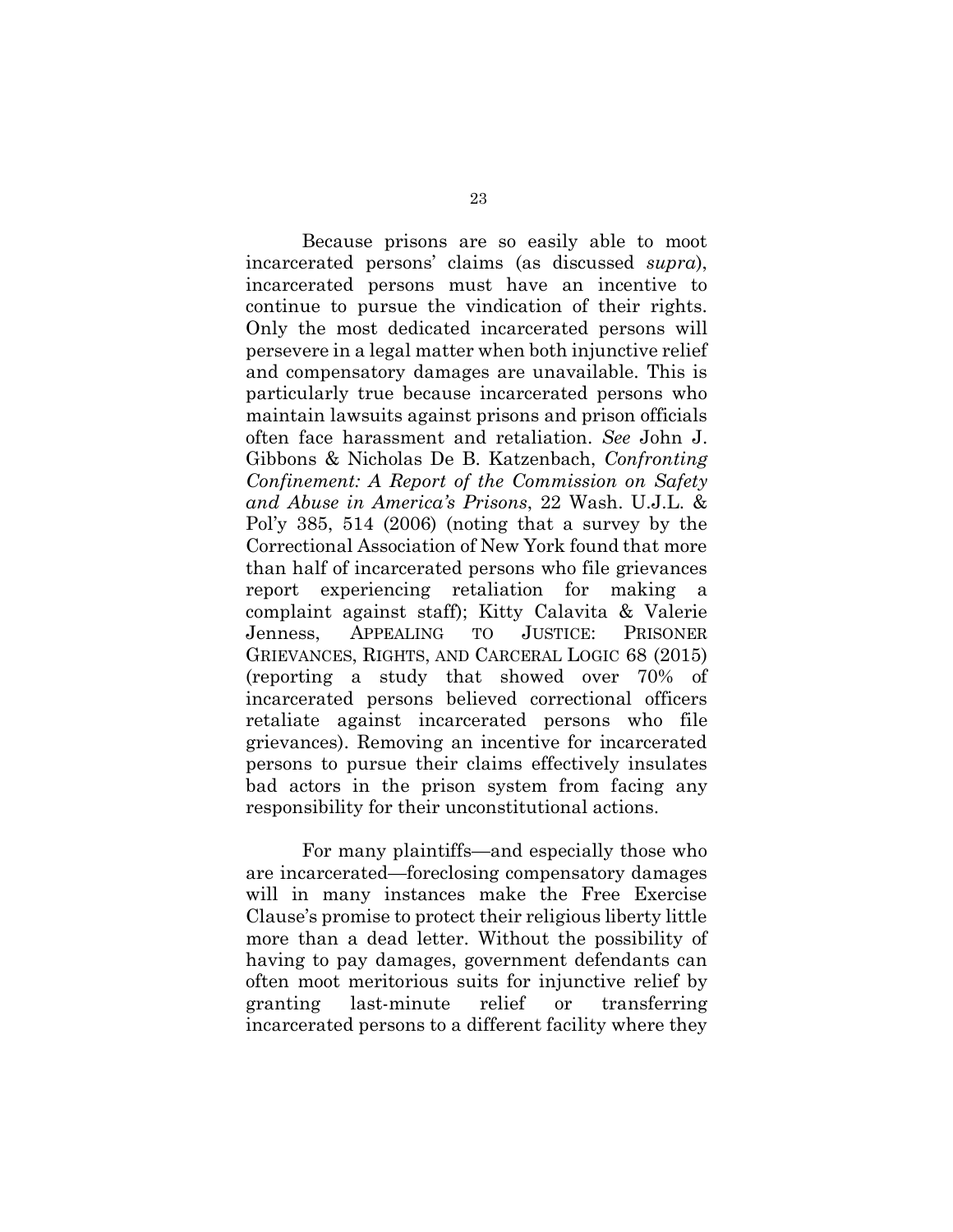must re-start the process of obtaining a religious accommodation. Thus, the potential for compensatory damages serves to deter government officials from violating the religious liberty rights of some of society's most vulnerable.

## **III. Conclusion**

 For the foregoing reasons, the Court should grant the Petitioner's petition for certiorari, and reverse the Eleventh Circuit's opinion.

Respectfully submitted,

Johnsolk that

JOHNATHAN SMITH COUNSEL OF RECORD SIRINE SHEBAYA MATTHEW CALLAHAN\* MUSLIM ADVOCATES AT PO BOX 66408 WASHINGTON, DC 20035 (202) 897-2622 johnathan@muslimadvocates.org sirine@muslimadvocates.org matthew@muslimadvocates.org

\*ADMITTED IN CALIFORNIA, SUPERVISED BY MEMBERS OF THE D.C. BAR.